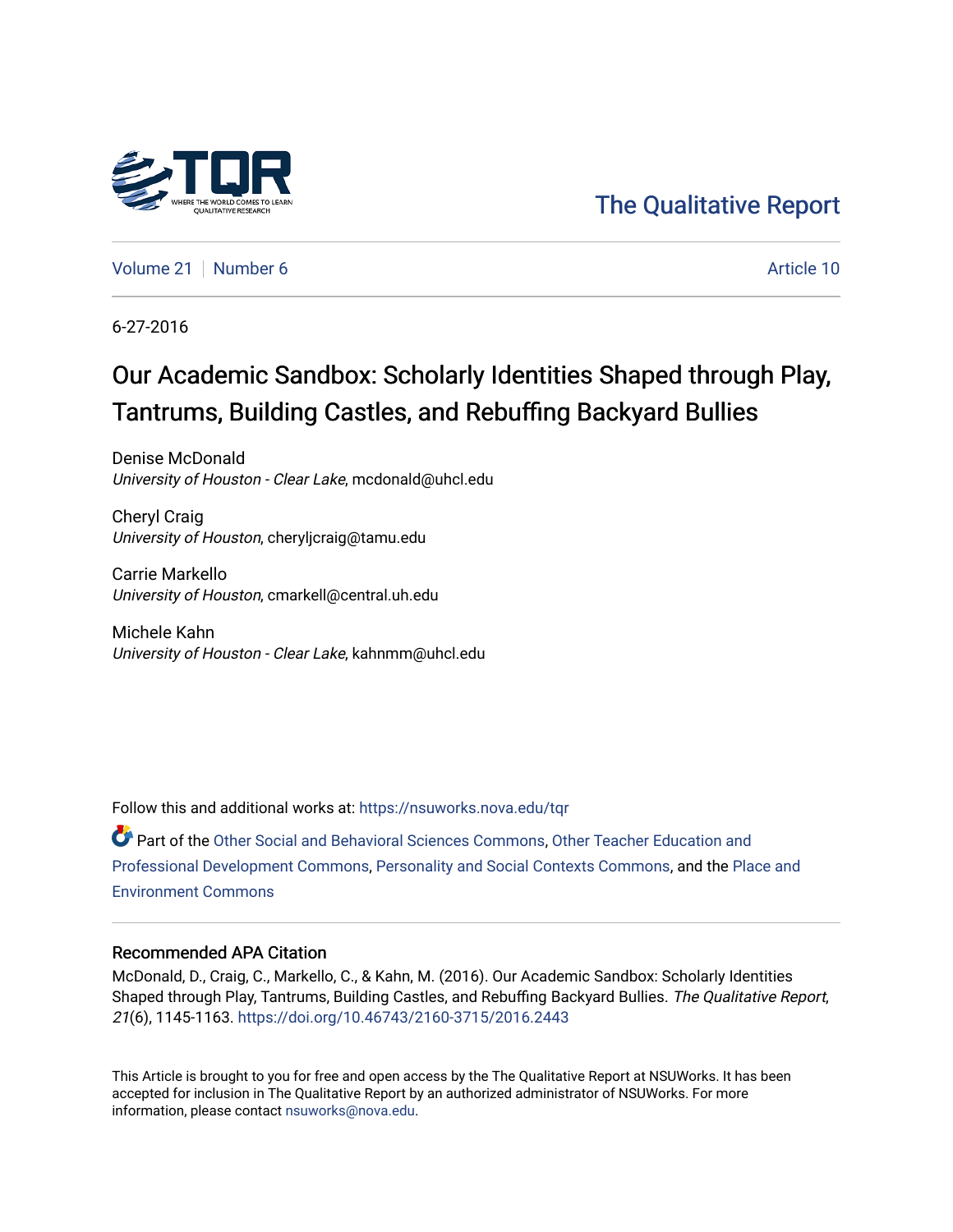# **Qualitative Research Graduate Certificate** Indulge in Culture Exclusively Online . 18 Credits **LEARN MORE**

### Our Academic Sandbox: Scholarly Identities Shaped through Play, Tantrums, Building Castles, and Rebuffing Backyard Bullies

#### Abstract

This paper presents four teacher educators' stories that explore their scholarly identity development through an Academic Sandbox metaphor where Play, Tantrums, Building Castles, and Rebuffing Backyard Bullies, serve as creative constructs for describing their experiences of triumphs and challenges in academia. The authors share how a professional learning community (Faculty Academy) functioned as the safe space for "participatory sense-making" (See De Jaegher & Di Paolo, 2007) where situated agency emerged and became strengthened through the telling of the teachers' stories (Archer, 2003; Clandinin & Connelly, 2000; Kligyte, 2011; McGann, 2014; McLean, Pasupathi, & Pals, 2007). Stories representative of each metaphorical construct are presented and discussed. Narrative inquiry served as the methodological means in which the authors examined their stories as representative events in identity formation.

#### Keywords

Scholarly Identity, Situated Agency, Storytelling, Metaphorical Thinking, Professional Knowledge Communities, Narrative Inquiry

#### Creative Commons License



This work is licensed under a [Creative Commons Attribution-Noncommercial-Share Alike 4.0 License](https://creativecommons.org/licenses/by-nc-sa/4.0/).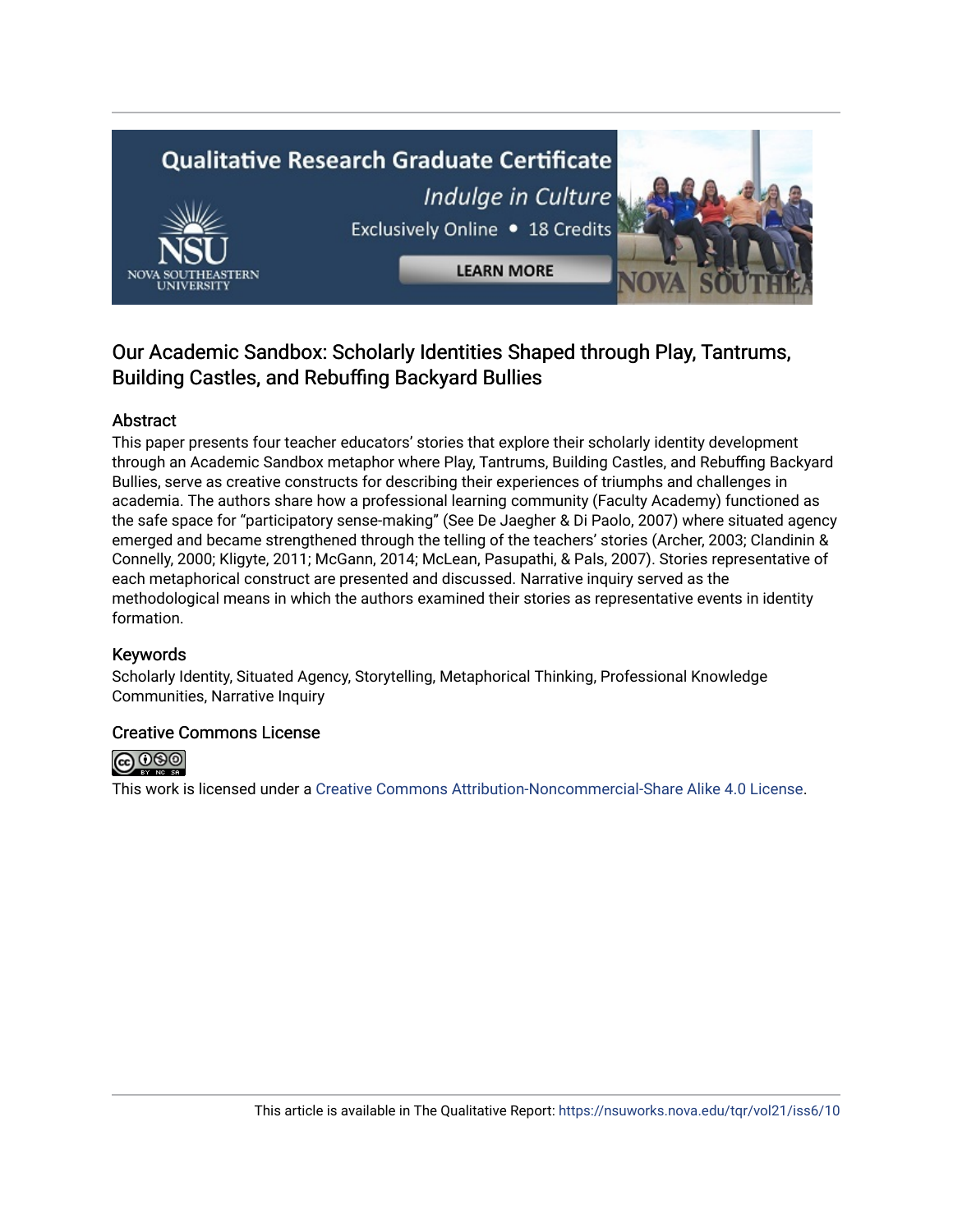

## **Our Academic Sandbox: Scholarly Identities Shaped Through Play, Tantrums, Building Castles, and Rebuffing Backyard Bullies**

Denise McDonald University of Houston – Clear Lake, Texas, USA

Cheryl Craig and Carrie Markello University of Houston, Houston, Texas, USA

#### Michele Kahn University of Houston – Clear Lake, Texas, USA

*This paper presents four teacher educators' stories that explore their scholarly identity development through an Academic Sandbox metaphor where Play, Tantrums, Building Castles, and Rebuffing Backyard Bullies, serve as creative constructs for describing their experiences of triumphs and challenges in academia. The authors share how a professional learning community (Faculty Academy) functioned as the safe space for "participatory sense-making" (See De Jaegher & Di Paolo, 2007) where situated agency emerged and became strengthened through the telling of the teachers' stories (Archer, 2003; Clandinin & Connelly, 2000; Kligyte, 2011; McGann, 2014; McLean, Pasupathi, & Pals, 2007). Stories representative of each metaphorical construct are presented and discussed. Narrative inquiry served as the methodological means in which the authors examined their stories as representative events in identity formation. Keywords: Scholarly Identity, Situated Agency, Storytelling, Metaphorical Thinking, Professional Knowledge Communities, Narrative Inquiry*

Four teacher educators, at various stages of their academic careers and at two different institutions share stories of lived experiences regarding their triumphs and challenges in the development of their scholarly identities. The authors, all members of the Faculty Academy, describe their storied experiences framed within a *Sandbox* metaphor which serves as a heuristic template for exploring scholarly identity development and meaning making of formative experiences in academia. As a metaphor, a sandbox has been historically known as a safe place of development for children, one where free play, risk taking, and creative expression support cognitive development, but also where social and affective skills through interactions with others are tested and honed. In the sandbox, sands can be patted, molded, shifted, and raked in order to create new structures, add to existing ones, or even tear down old ones; each grain of sand has potential for a multitude of possibilities that may or may not be realized. Through the sharing and execution of ideas orchestrated by the hands of the creators and their collaborators, the resulting sand creations reflect the personalities and identities of the builders in the personal signatures they bring to the work. The sandbox is also a place where stories told as imaginations are ignited, new ideas are enacted, and sometimes hopes are dashed. The image of a sandbox resonates with the authors as a place to explore, build, develop, and re-group when everything falls apart; as it aligns with our teacher educator stories of triumphs and challenges in academia. We describe our experiences of acclimation to and the ongoing enculturation within academic environments through stories as narrative inquiry.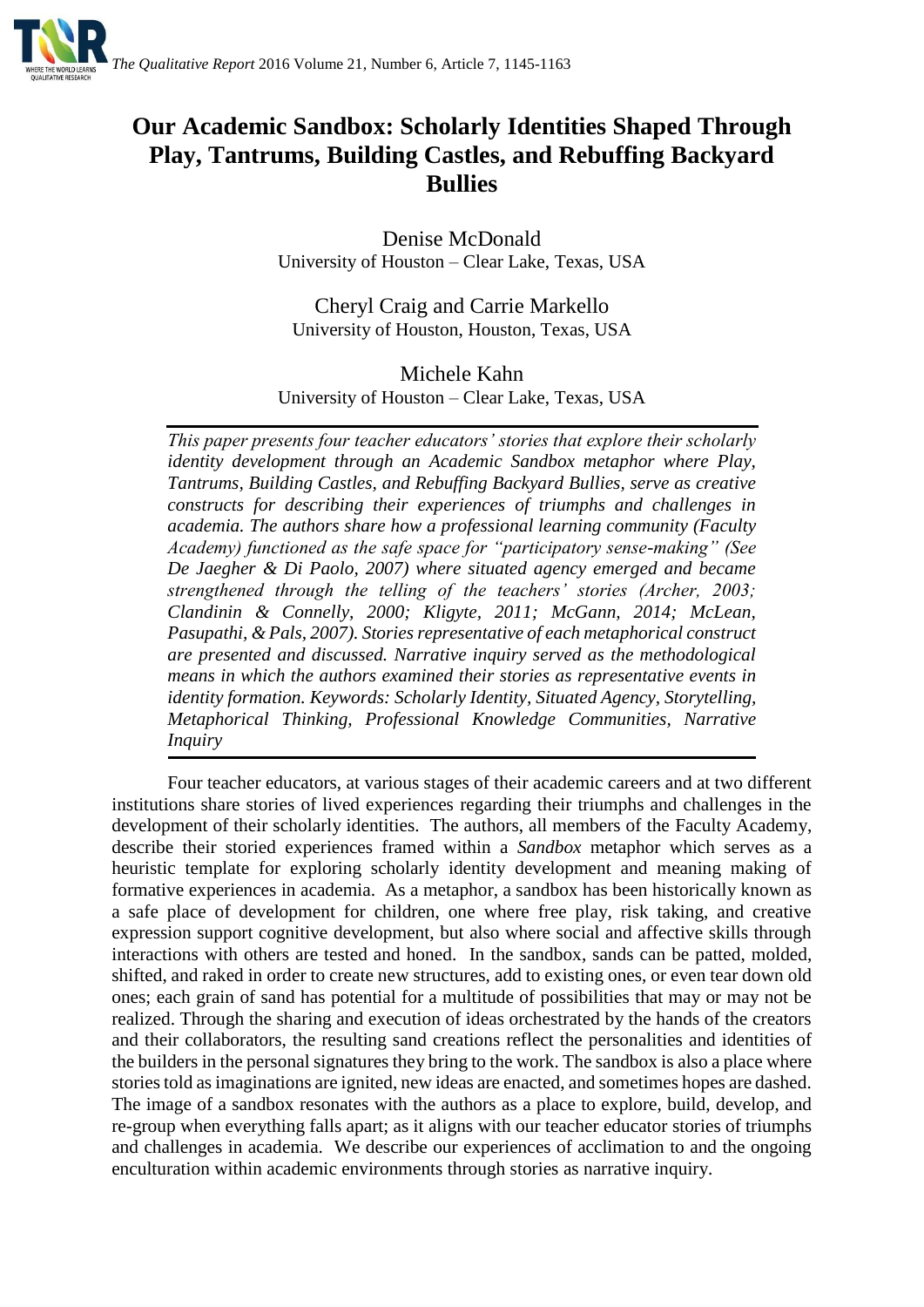#### **Background**

Faculty Academy, a troupe comprised of inter-institutional and cross-institutional teacher educators (14-20 at any one time), has met bi-monthly in face-to-face meetings at our respective campuses for over thirteen years as a professional learning community. Our hope was to create a trusting, open space for introspection, a teachers' knowledge community so to speak (See Craig, 1995, 2001), where teacher educators, scholars and researchers of multiple methodological interests can enter into sustained conversations with one another concerning teaching and research inquiries in which they actively engage and reflect (Schön, 1983, 1987). There has been an ebb and flow of membership over the years, but one author of this paper is the founding member, two others have participated since the inception and the other is a longstanding member of well over a decade. The ethos, longevity, and history of this professional learning community has proven it to be a safe space for personal meaning-making exchanges regarding our experiences in academia. During our meetings, stories were shared that would not or could not be expressed within members' respective institutions as they often consisted of descriptions of specific, albeit subjectively couched, interactions of perceived "otherness" or as one being disregarded as an "outsider" in their institutional academic environments that often marginalized (or silenced) their sense of self as a scholar or academic. The identity liminality and experience of disenfranchisement in these formal environments in which we practiced spurred the need to privilege our positions in the informal, more collegial setting of the Faculty Academy, through the sharing of personal, frequently emotionally-tinged "secret stories" (Clandinin & Connelly, 1995). So, in fact, we created our own accepting "insider" group of scholars who shared experiences of marginalization. De Jaeghar and Di Paolo (2007) describe this process as "participatory sense-making" where social interactions support individual agency (De Jaegher & Froese, 2009). In both milieus (our respective institutions and Faculty Academy), we have experienced identity formation events, most notably regarding scholarly identity, as relational, discursive, and socio-culturally formed and impacted by intersubjective interactions and exchanges (See Bucholtz & Hall, 2005). Understandably messy, complex, dynamic, and not definitive, we acknowledge that making meaning of our scholarly identities "may be in part intentional, in part habitual and less than fully conscious, in part an outcome of interactional negotiation, in part a construct of others' perceptions and representations, and in part an outcome of larger ideological processes and structures" (Bucholtz & Hall, 2005, p. 585).

Of significance to the conception of this paper, shared stories of professional exigencies often resonated with or rang true to other Faculty Academy members and stimulated or dovetailed into similar or complementary stories told. Dialogue that unfolded were expressions of members' interpretive understanding of the stories in connection to their own unique experiences. At one point when we recognized the power and cathartic process in the "telling" of our experiences, we were inspired to broaden our stories (see Connelly & Clandinin, 1990) for analytical purposes as we were grappling to make sense of poignant experiences which we viewed as impactful on our self-views as academics. As a result, several years ago, members began journaling and more fully explicating their selective conversational "small stories" of experience in academia that otherwise may have been lost in our unceremonious, fleeting discussions (Georgakopoulou, 2006). We saw our shared storytelling as an opportunity to not only deepen our understanding and interpretations of our experiences by writing our stories as narratives, but also to generate a data base of experiences for scholarly writings (i.e., research articles that would substantiate the very scholarly identity we were exploring). Our "told" stories manifested into "written text" about five years ago and provided both practical and productive actions (i.e., our narratives) that could be unpacked and reconstructed through a formal analysis process. Initially, there was no set plan for the writing goals other than sharing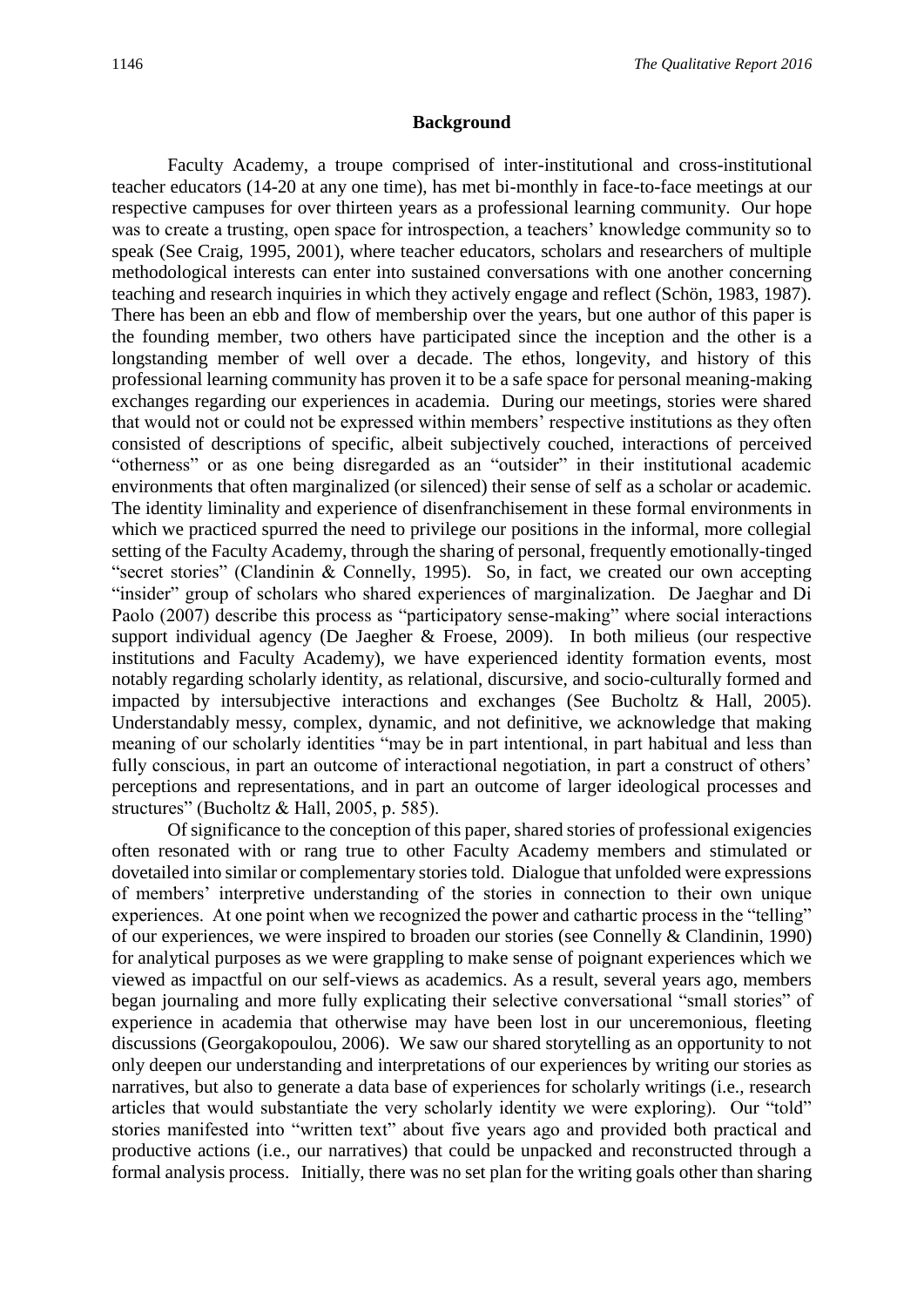stories and experiencing the reflective process with others through dialogue and writing as we constructed and reconstructed our understanding of academic experiences, concerns, trials and successes. But, our core purpose was always to make sense of our experiences, expand our ways of knowing and strengthen our identities as scholars by broadening and deepening our dialogic exchanges and writing. We found the "written texts" inspired a greater identityseeking commitment. At one point (shortly after we began writing the narratives), we decided to share the scribed stories and distributed them amongst Faculty Academy members for Critical Friends type of comments, affirmations, and probing or critical questions as we immersed in the burrowing, analytical process of exploring the meaning of our professional experiences more systematically and in-depth (Connelly & Clandinin, 1990). Over the past four years, peers' comments and discussion aided in the reflective restorying process as we examined and deconstructed our stories for what they might tell us about ourselves, give insight to the actions we had chosen to take during certain events, and better understand how unique, although often parallel, experiences impacted on our identities. Admittedly, self-serving, the Faculty Academy was a sounding board for the sharing of our "sacred stories" (Olson, 1995) so that we could hold hands as we guided each other in crossing thresholds of identity as scholars; stepping both in to and out of our Academic Sandbox.

#### **Perspectives**

#### **Scholarly Identity**

According to Sargent and Schlossberg (1988), adult learners' identities are impacted "by their continual need to belong, matter, control, master, renew, and take stock" (p. 58). As teacher educators enmeshed in academia, these motivations exist and impact our identities as academics through the choices and decisions made, actions taken, the interactions selected to engage with others and those dismissed – collectively they present life episodes at which the psychosocial processes of identity formation occur. Erikson (1994), Marcia (2002), and McAdams (2001) all describe identity as a psychosocial construction, one in which identity is "internalized rather than produced" (Thorne, 2004, p. 363) and cultivated by both obvious and subtle social interactions. Smith and Sparkes (2008) describe the psychosocial construction of identity as just one perspective among four others of narrative selves and identities. In recent work, they outline a continuum of perspectives that run from internal self-views (beginning with the psychosocial, moving to intersubjectivity and the storied resource) to more sociocuturally constructed views (as dialogue and performative). We do not claim any one view for framing our discussion as that is not the focus of our paper. We acknowledge though that in exploring scholarly identity, one must not only reflect on the multitude of complex aspects, but also have a social foundation in which to test self-identity theories through stories shared. To put simply, for the authors of this paper, stories shared with Faculty Academy members served as the catalyst (as our Academic Sandbox) for exploring our scholarly identities.

#### **Narrative Inquiry**

Narrative inquiry, a qualitative research methodology (Clandinin & Connelly, 2000; Connelly & Clandinin, 1990), addresses stories that develop and emerge among people in relationship to others, places, and things (Clandinin & Connelly, 1995). The methodology recognizes the use of narratives as an integral means for humans to make sense of their experiences (Polkinghorne, 1988). Narrative inquiry recognizes and honors multiplicity of voices within a study. It also helps researchers merge understanding of their personal and professional knowledge (Olson, 2000). In relation to the sandbox metaphor, just as the grains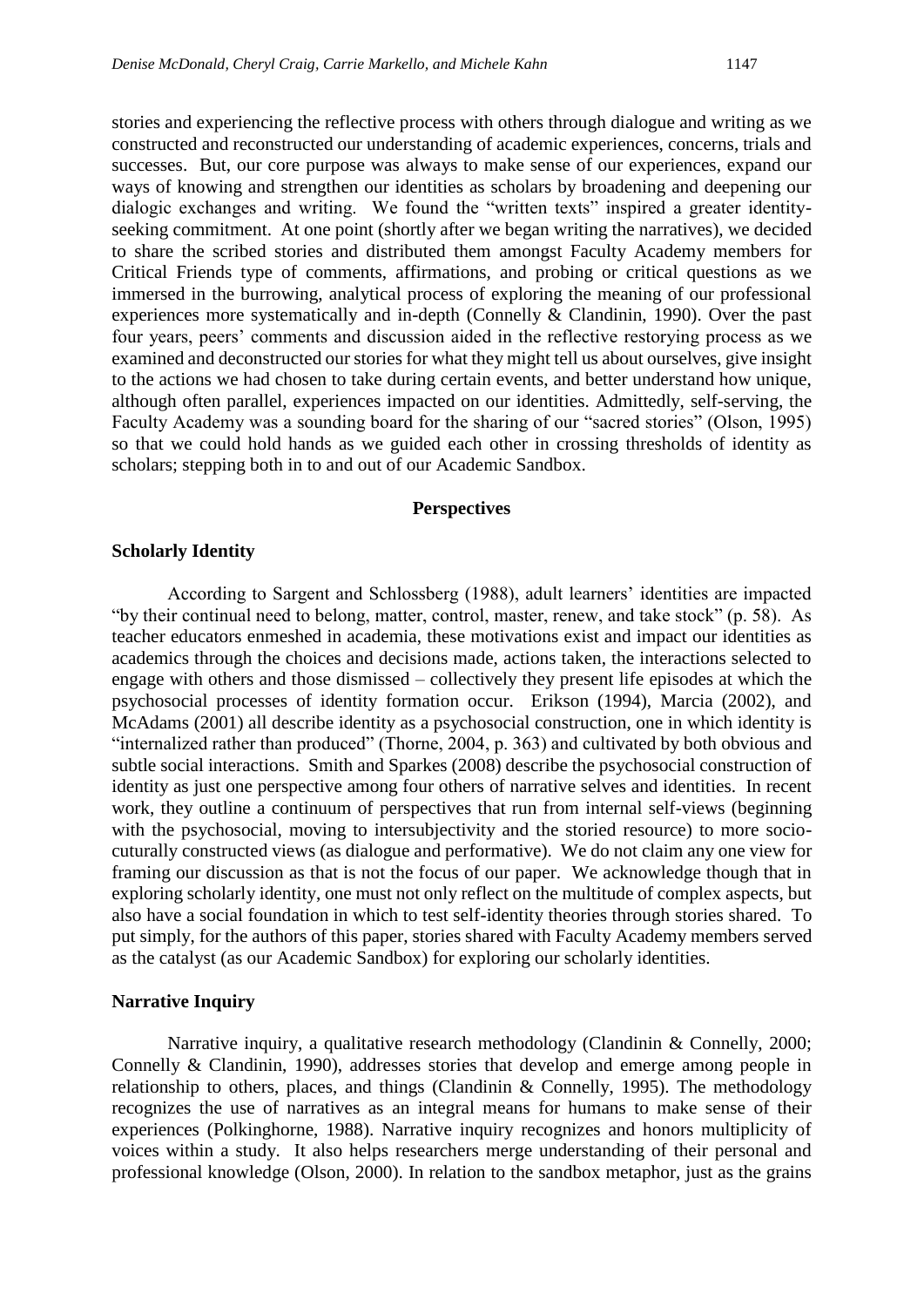of sand take form at the hands of the creators and collaborators, narrative inquiry's transparent approach also takes shape through the personal transformations, shifting contexts, and merging outlooks of the researchers. In this case, it is through the teacher educators' reflections of their lived stories in academia as they are told and re-told. By acknowledging their personal stories, the expression of the participating teacher educators' personal practical knowledge and understanding of experiences (Clandinin, 1986; Clandinin & Connelly, 2000; Connelly & Clandinin, 1985; Olson, 2000) is articulated in conjunction with their stories influencing, forming, and revealing their personal professional identities or "stories to live by" (Connelly & Clandinin, 1999, p. 14) in narrative terms. Narrative inquiry becomes a viable and resonating means for teacher educators to interact with and understand each other's professional identity and development narratives in a holistic manner.

Teacher educators themselves, Clandinin and Connelly (2000) drew heavily upon the work of progressive educator and philosopher John Dewey, as well as the work of linguist George Lakoff and philosopher Mark Johnson. Deweyan philosophy (Dewey, 1910/1997, 1934; Dewey & Bentley, 1949) of experience forms a cornerstone for narrative inquiry. In particular, the Deweyan (1938) concepts of experience, that is, interaction, continuity, and situation became the "commonplaces" of narrative inquiry (Connelly & Clandinin, 2005). These commonplaces additionally belie the method's historical roots in Schwab's "practical" (Schwab, 1969) and the need to understand situations and experiences lived in one's own terms.

Narrative inquiry is also founded upon Lakoff and Johnson's (1980) concept of embodied metaphors, providing a link to Dewey's ideas on experience. According to Lakoff and Johnson (1980), metaphors are rooted in experience and therefore connect language to our daily lives. They also suggested that if "our conceptual system is largely metaphorical, then the way we think, what we experience, and what we do every day is very much a matter of metaphor" (p. 3). Narrative inquiry, rooted in philosophies of experience and embodied metaphors, provides a strong framework for researching issues concerning identity formation (Craig, 2005, 2012).

Through fluid interpretations and rich, in-depth understandings, narrative inquirers use the analytical tools of broadening, burrowing, storying and restorying to make sense of human experience as lived in context. Broadening is a form of coarse-grained sense-making that enables research topics to be situated relative to their temporal, contextual, and historical backdrops. (We also found that through broadening our stories, although not our conscious intent, we potentially made them more coherent to a larger audience of listeners beyond Faculty Academy membership.) Burrowing is the research means that assists narrative inquirers in unpacking particular experiences in fine-grained ways. (In this meaning-making process, we experienced both dissection and synthesis of our stories, the raising of new questions, and new insights to view stories from new angles and positions not realized previously). As for storying and restorying, it is the tool of analysis that helps narrative inquirers show changes in individuals' personal practical knowledge and the events that unfurl in the professional knowledge landscapes (Clandinin & Connelly, 1995). (In this phase of our Narrative Inquiry, we examined choices we made, the how and why of these decisions and actions, and how this impacted our identities.) Using these tools of analysis, narrative inquiry provides a viable means for teacher educators to address questions related to their professional scholarly identities and development (Connelly & Clandinin, 1990) as told and re-told, lived and relived, metaphorically within the professional knowledge landscape of the Academic Sandbox. (We found that the very act of writing our stories changed us and "added to" our scholarly identities on multiple levels.)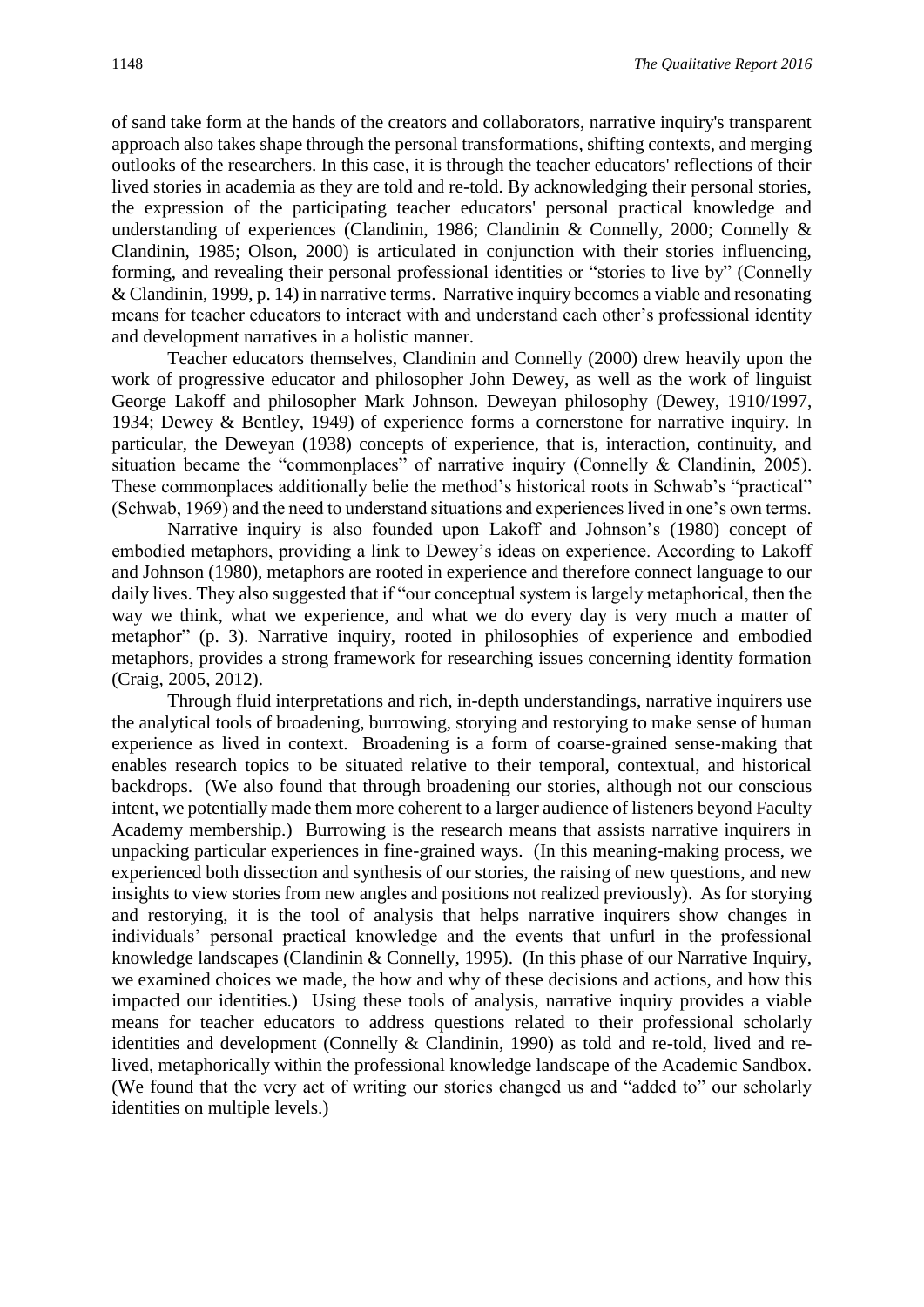#### **Analysis of Stories through an Academic Sandbox Metaphor**

The openness of the writing and sharing process generated synergy and serendipity, as evident through the following turn of events. The sandbox metaphor of stories began when one member wrote an extensive stream-of-consciousness type piece after several experiences of frustration provoked by negative interactions with colleagues on her campus. After sharing the story at one of our many face-to-face meetings and the discussion with Faculty Academy members that followed, she later reflected on direct actions she had taken during the interactions that inspired her writing. She realized that this was an "episode of anger" which reflected her emerging sense of authority within academia, where in the past she would joke with or passively defer to others. This was an eventful realization and significant marker in her identity forming actions as it was her first act of assertion within that setting. She likened it to throwing a tantrum in a sandbox and stomping on the sand (to declare a violation of righteousness rather than for gaining control in the situation). In then reviewing her previous stories for other identity forming actions, she found that several of her stories illustrated humorous acts she employed to deal with confrontational and/or subjugating situations, as well as her use of creativity to construct novel instructional strategies and activities. Other stories explicated actions taken to network and collaborate with trusted colleagues and students on conference proposals and articles; and conversely, how to deal with oppressive power-seekers. Interestingly, during Faculty Academy meeting discussions, we realized that other members' stories paralleled these categories with similar strands of discussion. Our regular face-to-face meetings presented the context for discussing our stories and narratives which collectively served as our data set for this paper. The first-step analysis process began with noting several cross-story themes regarding the types of actions taken and choices made. For example, there was a saturation of stories regarding challenges to one's sense of authority where members asserted themselves in specific situations. One story involved a member's interaction with a student regarding dishonesty, another involved a challenge by an administrator over the member's decision made, another story told of a deliberate and covert action taken to usurp a member's jurisdiction over a course and curriculum. Based on members' actions taken, these stories centered on the theme of assertion of authority. This theme became "tantrums" within our Academic Sandbox metaphor (discussed more fully below). The stories shared in this article are exemplars of the respective themes. Thus, four overarching general themes of stories regarding our scholarly identity formation emerged: (a) creative expression and problem solving, (b) assertion of authority, (c) seeking collegial support and embarking on selective collaborations, and (d) confronting antagonists. Comparable to a member check validity analysis process, there appeared a natural occurrence of similarities and alignment of issues or concerns of the themes within other members' journal entries and stories (Berg, 2009). The general themes were easily transformed into a metaphorical heuristic template of *Academic Sandbox* for organizing and sharing our storied experiences of *Identity Forming Actions* through specific constructs that fit within the sandbox metaphor (i.e., creative expression and problem solving – *Play*, assertion of authority – *Tantrums*, seeking collegial support and embarking on selective collaborations – *Building Castles*, and confronting antagonists – *Rebuffing Backyard Bullies*). As members' stories were used as data in the analysis process, extensions of the constructs were conducted and intensified. So, the stories are representative of a narrative inquiry process because they include our stories (and re-stories) shared over several years while we constructed and reconstructed our sense making of experiences in academia.

In the following section, the four Academic Sandbox constructs of play, tantrums, building castles, and rebuffing backyard bullies are explained along with authors' selected narratives which exemplify these constructs. Lastly, we must share that some macro-level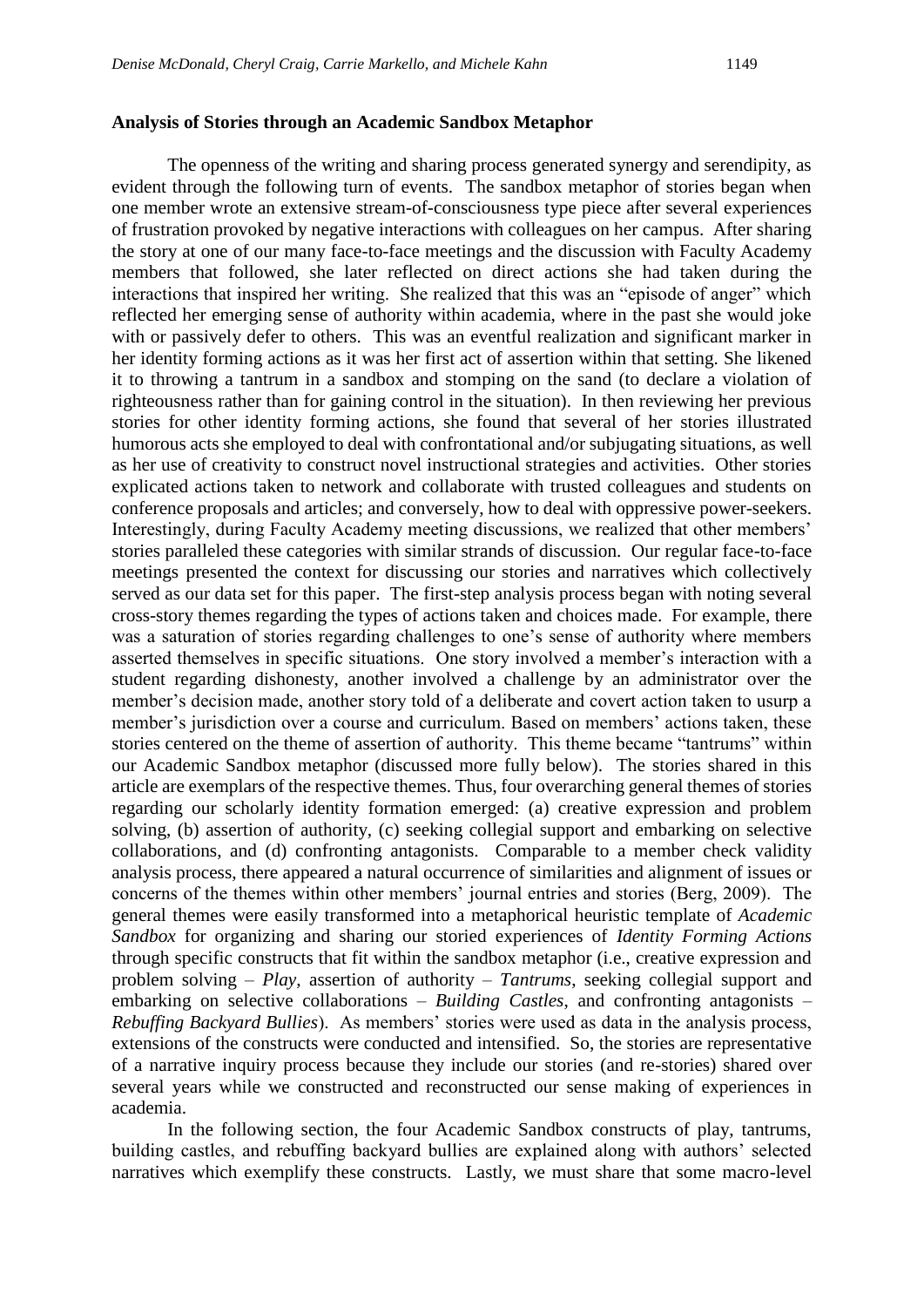barriers were common in many of the stories regarding our perceptions of "otherness" within academia which include gender, being perceived as an outsider to the insider power control groups, and our alignment to a qualitative research paradigm. Interestingly, the latter construct of marginalization is the very method utilized in composing this paper where stories privilege our lived experiences.

#### **Academic Sandbox Constructs**

To recap, from the story sharing and analysis process, four constructs materialized that captured scholarly identity forming actions. The four emergent constructs of the *Academic Sandbox* metaphor are foundational for examining scholarly identity development: *Play*, *Tantrums*, *Building Castles*, and *Rebuffing Backyard Bullies*. Discussion of each construct with illustrative stories are presented in subsequent sections.

#### **Play**

Metaphorically, *Play* symbolizes intellectual freedom and expression conveyed in critical and creative thinking; specifically, in this paper, although not exclusively, through language via interactive dialogue, journaling and occasionally some forms of formal writing. *Play* is a "means over ends" process, often ephemeral, commonly improvisational, sometimes viewed on the surface as non-functional, rooted in the affective domain, but ultimately constructive as a practice-towards-proficiency, trial-and-error progression in which one freely builds personally meaningful knowledge and skills (Harris, 2007; Pellegrini, 2009), often through "spontaneous expression of self" (Billett, 2010, p. 12). Interestingly, although clearly valued "conceptually" in academia, in reality *Play's* functionality for expressing oneself or resolving issues outside normative parameters is often questioned or dismissed as frivolous or unproductive and rarely acknowledged as essential to academic membership, especially if it involves thinking "outside the academic sandbox."

The following story exemplifies how one author exercised *Play* to creatively shape academic identity within her institution.

I spent the first year of my tenure-track position acclimating to the roles, responsibilities and culture of academia. Probably typical to most, I was eager to take on certain tasks and resistant to others…pretty sure these choices were guided within my existing comfort zone of identity and efficacy. I remember being warned by the very faculty who hired me "don't get sucked into too many responsibilities…takes time away from scholarly endeavors." Basically, several cautioned that it could rapidly develop into a quicksand situation where I would become overwhelmed. It is ironic how those who provided the cautionary tales were the very ones who asked me to volunteer or would nominate me for labor-intensive committees. And although I was warned and aware, it still happened where service committee assignments were tacked onto my schedule. I remember one incident walking down the hall when I spotted a senior colleague staring me down. There was intention in her step and a deliberate attempt to make eye contact. I quickly realized a request was brewing. "Don't look at her" I thought. My internal thoughts continued, "find a hall to turn into and escape." Oops, too late! Donning a Cheshire cat smile, she cornered me and shared "the Dean and I were thinking." Ok, I knew instantly that power name-dropping indicated the seriousness of this pending "request." She went on, "We always have a suite reception after our monthly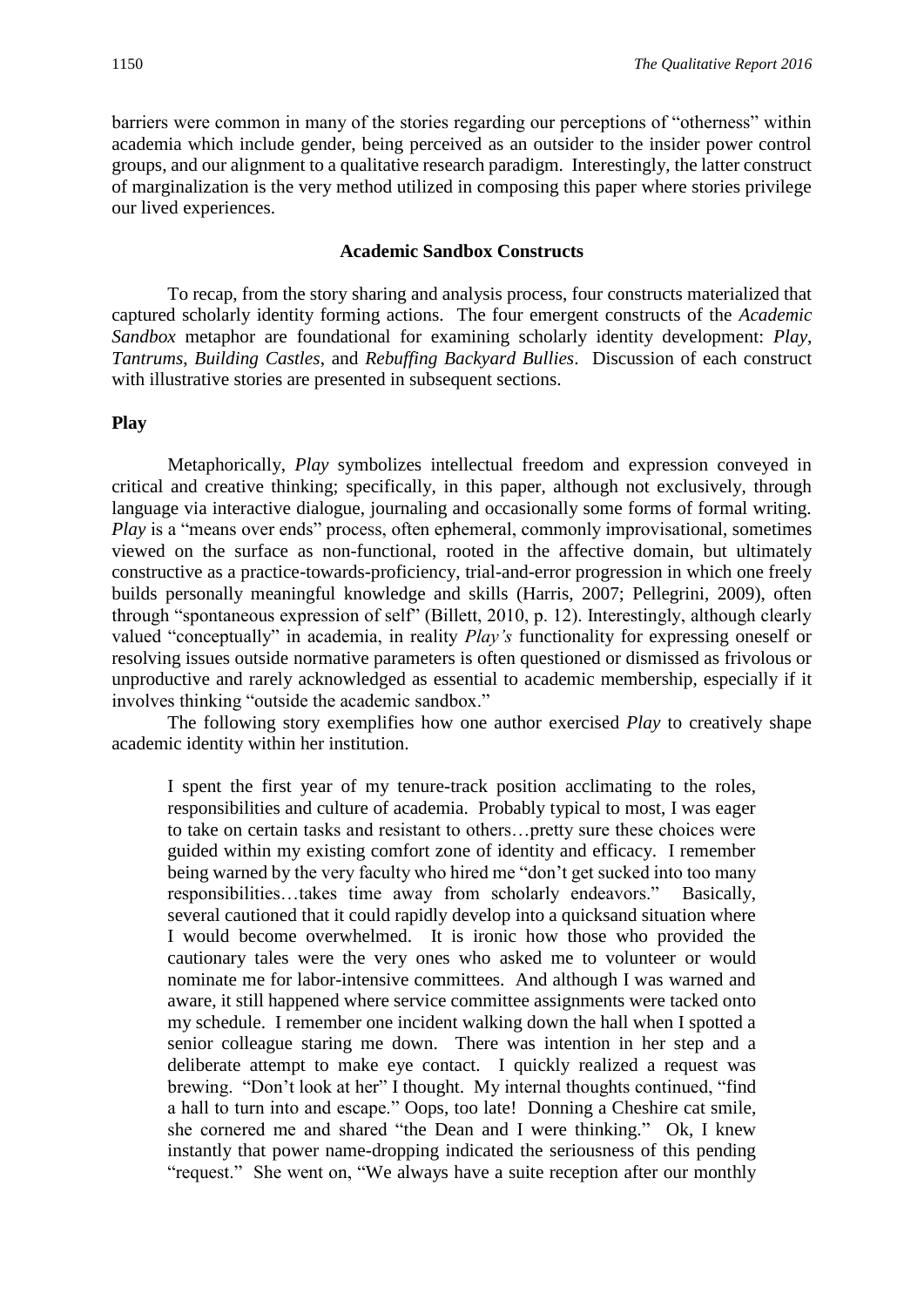meetings, but have not had it in the new building yet and since you have recently move there, we thought you would be the perfect person to organize and conduct the suite reception for next month." Although not revealed through facial or bodily expression, my internal voice reacted with aversion and bafflement. Internal thoughts continued… "Why on earth would you ask a less-than-oneyear-in, untenured faculty to do this…I don't know many faculty, don't know processes, and have no power or influence to ask anyone else in the suite to help with this." Of course my rational thoughts kicked in and I knew why. No one else wanted to do this. It is an obligatory event that most individuals loath attending and often the event does not really promote collegiality as intended. So of course, the "new kid on the block" should get stuck with a "rite of passage" job. She interrupted my rumination with her next power-punch question. "So do you have any ideas on doing this?" Very quickly I thought that if an inappropriate activity idea was provided, she might rethink asking me to do this. With an earnest and serious look on my face, I responded "You know, our suite is on the third floor of the new building and there is an open atrium which could be a great place to conduct a competitive paper airplane competition." Temporary silence, as a puzzled and concern frown emerged on her face. For a second I felt this moment of accomplishment…I had succeeded…she bought the feigned incompetency. But the victorious feeling quickly dissipated. My delivery of ineptitude was not convincing enough. The frown transformed into a beaming grin as she swiftly interpreted that I surely must be joking and dismissed my suggestion as clever humor! She carried on with her goal "You are so funny!!! Just think about what you will do and get back with me." What?!? What just happened? Not even a chance to say "no." There really was no request; it was a shrewd and polite motherly command. Additionally, I had to run the idea by her for approval, demonstrating micromanagement at its best! From my perception, this task was an informal newcolleague test that others would derive important information about me as an institutional collaborator. Was I a game-player? Would I unquestionably accept the responsibility? Could I deliver a productive and appropriate event? Although this challenge had little to do with scholarly prowess, it was a service chore with certain expectations…and collegial judgments on the final product. Whatever was created would impact others' impression of me and influence my identity within the cast of characters.

I decided that I would embrace this challenge but on my own terms. I obviously couldn't do the paper airplane activity, but there must be a fun element or activity where I could provide peer engagement "outside the box" of traditional interactions. My identity as a member of this institution was to be determined by what was created and for me it had to be genuine to my social nature. I decided to create an interactive activity of a cross-word puzzle with clues for each colleague. The crossword puzzle was titled – Suite Soiree aka Sweet Swore' – Where no "crossword" is spoken. The clues were comprised of a play on colleagues' names as words, brain teasers, or little known information about individuals. To complete the crossword puzzle, information or interest in others was required. It could be completed individually or through a process of collaborative sharing of answers. It was designed to be fun, informative and a little bit challenging, but the process could possibly stimulate group cohesiveness. Here is one example of a clue used in the activity - A colloquial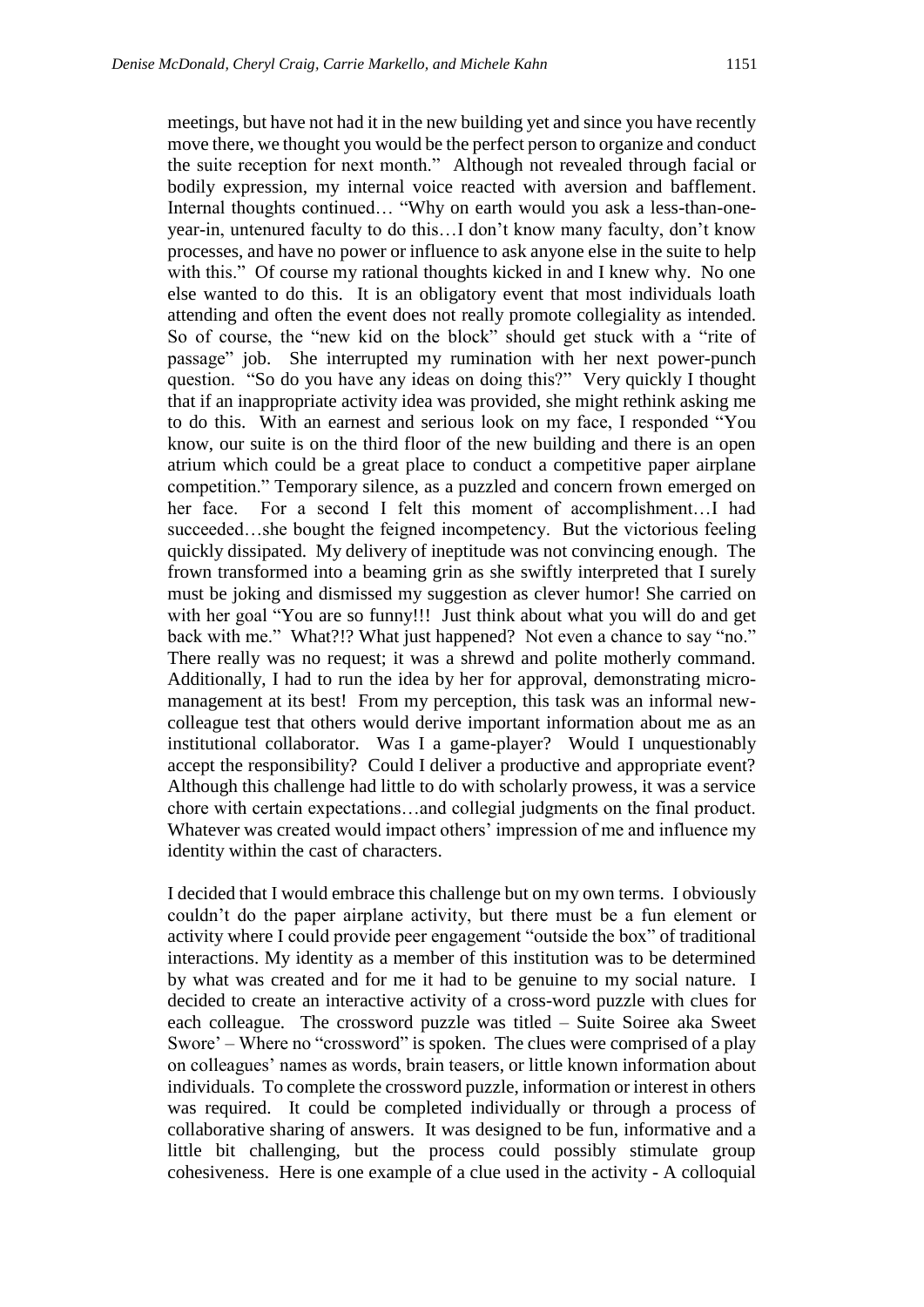British term that is a synonym for "frisky" (answer – Randy). Another brain teaser clue – What Adam and Eve did "backwards" (answer – sinned/Dennis). Other clues were provided regarding little known information about individuals (e.g., one colleague went to elementary school with Farrah Fawcett). Creating the crossword puzzle took time that involved getting to know others and/or investing personal energy in generating something unique about each one. So, the assigned task of orchestrating a faculty social provided an opportunity to demonstrate several identity pegs to which colleagues could potentially ascribe to me: clever, fun, social, interactive, personal, risk-taker, and a trouper/trooper. These are not scholarly attributes but to some extent, nonetheless, are important when seeking tenure within a teaching institution. Within academia I face multiple challenges, many of which are not welcomed but often required. In this instance, use of creativity and play helped me address the informal 'trial' I was saddled with and served as an emancipatory identity forming process.

*Play* used in this story to establish scholarly identity is illuminated in two distinct ways: through the use of both spontaneous and strategic humor, and through a creative resolution to the assigned task that is genuine to the storyteller's own values. She demonstrated autonomy and risk-taking (perhaps a little rebelliousness) in her thinking and actions. And although the parameters of the existing institutional social norms and rules are obviously bent, they are not broken. She responded to normative pressure with attunement to the situation. Flexibility of thinking is demonstrated and inherent to the play construct.

*Play* was also utilized by authors through creative writing as an emancipatory, selfrewarding activity as shared in the following colleague's excerpt.

Recently, I had a student turn in a paper which required him to compare and contrast six articles that discussed various aspects of multicultural education. I was delightfully surprised when he used a metaphor by which to show his perspective on the authors' viewpoints. After some reflection, I realized with some sadness that my surprise and delight was a symptom of what I had been missing, of what I've wanted to do but had suppressed and probably was suppressing in my students which is the idea that a certain type of creativity belonged in one particular area. In fact I had been missing it so much that I decided a few months ago to devote at least twenty minutes of my morning to creative writing - what a treat! The idea that I could write in any way I wished was liberating.

Eloquently expressed in this passage, the freedom to write creatively where boundaries of genre, academic voice, set structure, etc. are thrown aside is cathartic and promotes meaningful and unrestrained exploration of one's "best-loved self" (Schwab, 1954/1978). Creative writing is also playful in that it sanctions and validates the writer's subjectivity. But as faculty within our institutions, we have received cautionary directives from the dominating number of positivists who spout that creative writing neither grants credit nor receives credence for promotion and tenure as it does not depict scholarship. We find it ironic that the very scholarship we seek to unearth and discover is most honestly articulated and more openly investigated through creative writing (and storytelling), which artistically and aesthetically help reveal our true selves (Clandinin & Huber, 2002; Eisner, 1993). As our unique identities are experientially and continually evolving, this type of writing is a complementary method as it is open and idiosyncratic. Also, as a playful action in writing our stories, we are "motivated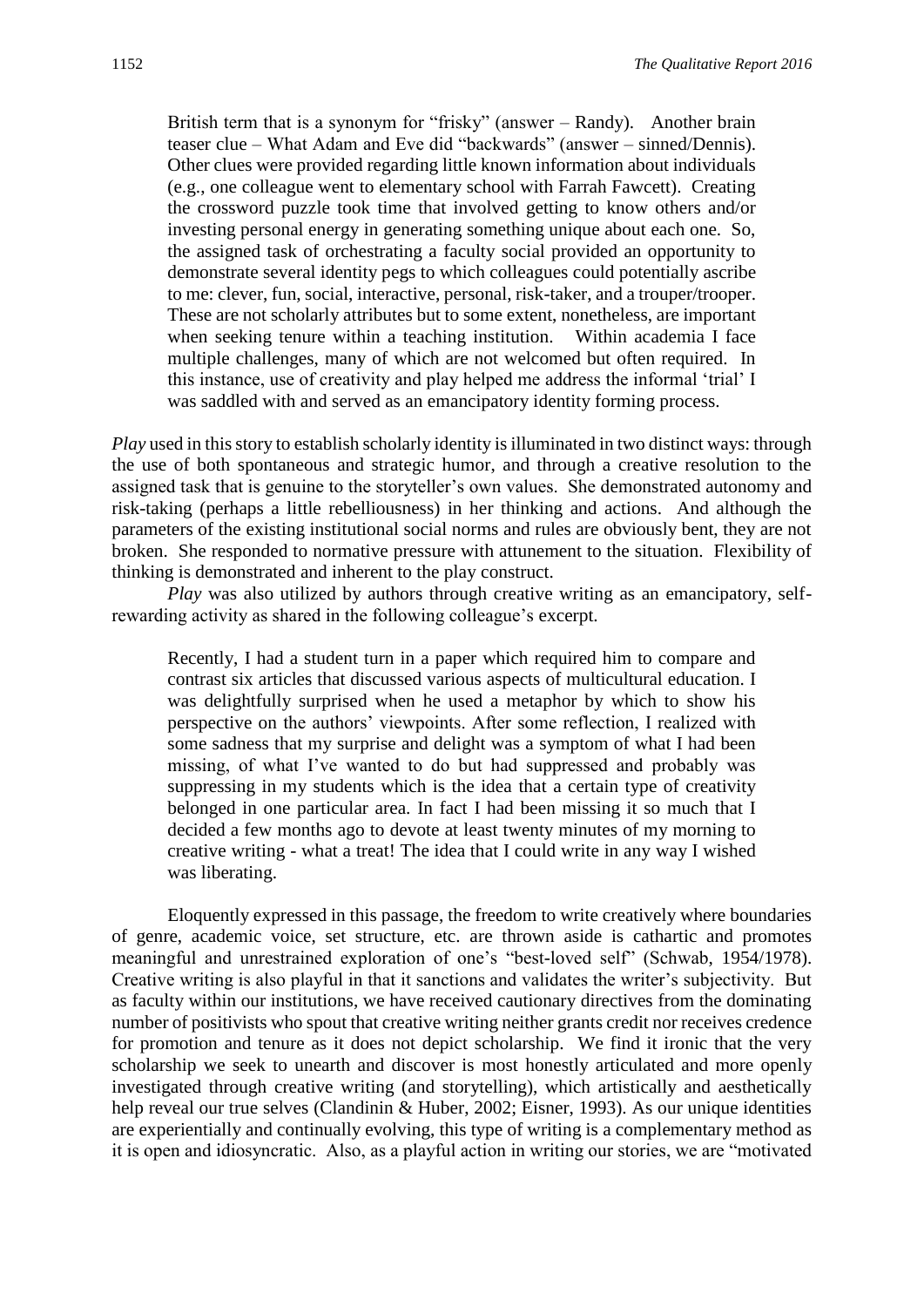by the satisfactions of discovery" as they are "prized for the experience it makes possible" (Eisner & Powell, 2002, p. 134).

Of course, the authors of this paper have deliberately indulged in using *Play* through the Academic Sandbox metaphor (which literally is an environment to play). The metaphor helped us to unshackle the constraining normative language often expected in scholarly writing. Perhaps we are drawing a line in the sand (that is constantly moving) as we play with our scholarly voices.

#### **Tantrums**

Extending the metaphor, *Tantrums* characterize individual self-confident decisions made or assertive actions taken based upon perceptions of authority in academia (their own and others). Specifically, authority is examined in relation to aspects of perceived power (i.e., imbalance, shared, imposed, and challenged). This construct delves into how authority identity formation is impacted through affective influences (i.e., stress, anger, insult, etc.) and interactions (i.e., confrontations, oppositions, challenges, petty directives, perceived oppression, etc.) and how individual assertive actions may help build and/or be a result of authoritative realization or growth in a scholarly environment. Often *Tantrums* are the result of perceived unwarranted, imposed-upon authority that counters individual ideologies, perceptions of virtue and justice, or scholarly progress.

Here is one author's experience responding to violations against her perception of authority as part of her scholarly identity.

The metaphoric tale of the show horses and plow horses goes something like this: Organizations typically have individuals who like the limelight and who take the praise, but who do not do all the work—and sometimes not even their fair share. In fact, it is the plow horses surrounding them who tend to labor and get tasks done. Often, in organizations such as universities—one of the last bastions of tolerated male dominance—females lift "a ton of feathers" or in the show horse/plow horse vernacular, "pull the load."

Over the past decade, I have been involved in numerous change initiatives in my place of work and in the surrounding educational community. In all of the change efforts in which I have participated, there have clearly been those who worked harder and those who may or may not have worked hard, but were desirous of the praise and would go to any lengths to ensure that the accolades made it their way. In fact, they have been so invested, as show horses, in the altogether human desire to tell a "Hollywood tale" of their pet projects that they would ironically be satisfied with less-than-stellar programs. From where I am positioned, their show horse purview, focused on praise and recognition, precludes them from seeing the role of the plow horse and the significance of plow horses (typically females) in getting work done. It also prohibits their favored projects from improving.

With this background in place, I now launch into my tale. I was invited—in fact, rigorously recruited—to teach in a new degree program designed to prepare practitioners in the field. At the time, I was told that I was chosen because there was strong evidence at every graduation ceremony that my graduate students (master's and doctoral students) complete their programs. I also was informed that I was selected because "students don't complain about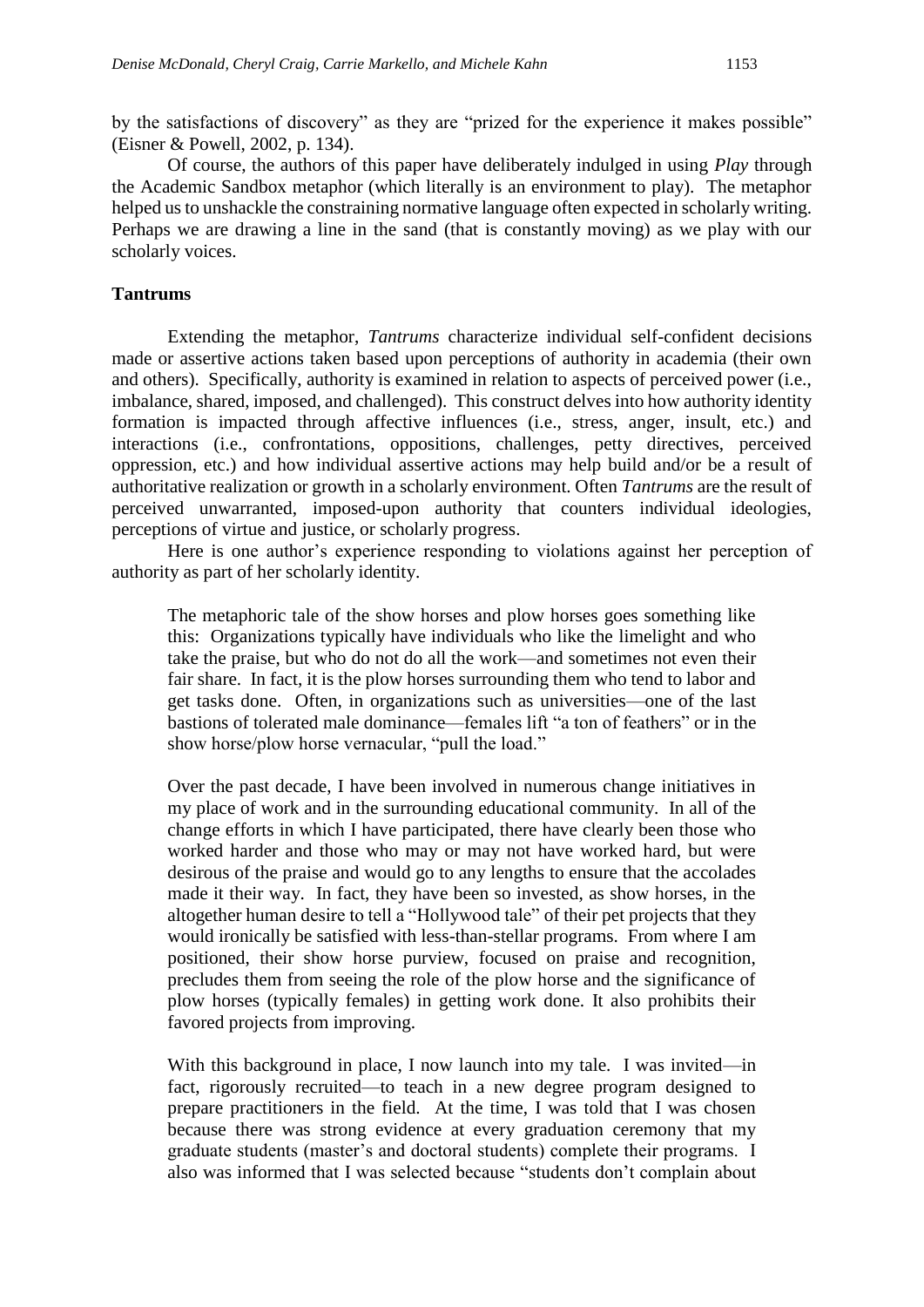[me]." Given that the program involved practitioners and that practical work best describes my scholarly interests, I agreed to participate. Unfortunately, I did not hear in the invitation issued by males that I was being ask to be a plow horse, a role I play exceedingly well at my institution. I also did not see—at least not at the time—that the particular individuals probably perceived themselves—being at similar points in career to me (albeit at a lower rank)—as having put in their time as plow horses when they were "young bucks" [a phrase often bandied about] and having earned the right, on this occasion, to be show horses leading a show program.

A great deal of fanfare was made of the new collaborative effort because it involved faculty from all departments teaching in a unified program. I was personally excited about it as well because I had written three of the course syllabi, which had passed muster with the full College faculty and the State Coordinating Board. Also, my Curriculum Vita had been used as one of the lead ones that secured the program's approval. In retrospect, I see that I was used as a show horse where the program's planning was concerned, but was assigned a plow horse role when its implementation was to take place. But I digress…

Upon program approval, I initially found myself sitting in faculty meetings with several other selected professors, all of whom were male: three or so from my home department and about four more from other departments. It soon became evident to me that the voices of three of those males dominated every meeting. If I wanted to add a word to the discussions, I would have to wait for five prior speakers to have their say, raise my hand, and, on two occasions, had to write notes to the leader requesting an opportunity to speak because my eye and hand signals were not allowing me entrée into discussions.

Because I am a program leader and a methodologist, I have previously experienced numerous occasions where I have worked with students beyond what would be my normal assignment. In fact, there were at least two people in the new collaborative faculty for whom I have done this kind of cover work on a regular basis. In fact, this "ghost work" (Craig, 1999) was a "secret story" (Clandinin & Connelly, 1995) I had been living for some years in my department, a story that had never before provoked an episode of anger on my part.

However, in the new collaborative effort, I was working under new conditions. The students were moving, not as individuals, but as a cohort—and very quickly. Furthermore, I knew exactly who was teaching before me and after me. So, when I received the students in the methods course where they were to write their methodology chapters, it was blatantly obvious to me who had not assisted their students in the completion of chapters one and two. The long and short of it was that I was left with not only covering my own load of five students, four students from two of the professors in my department, and one student for whom I legitimately played the methodologist role, I was also doing ghost work for the male professors from the other departments involving about six other students in all. Still, my ire was not raised. I enjoy working with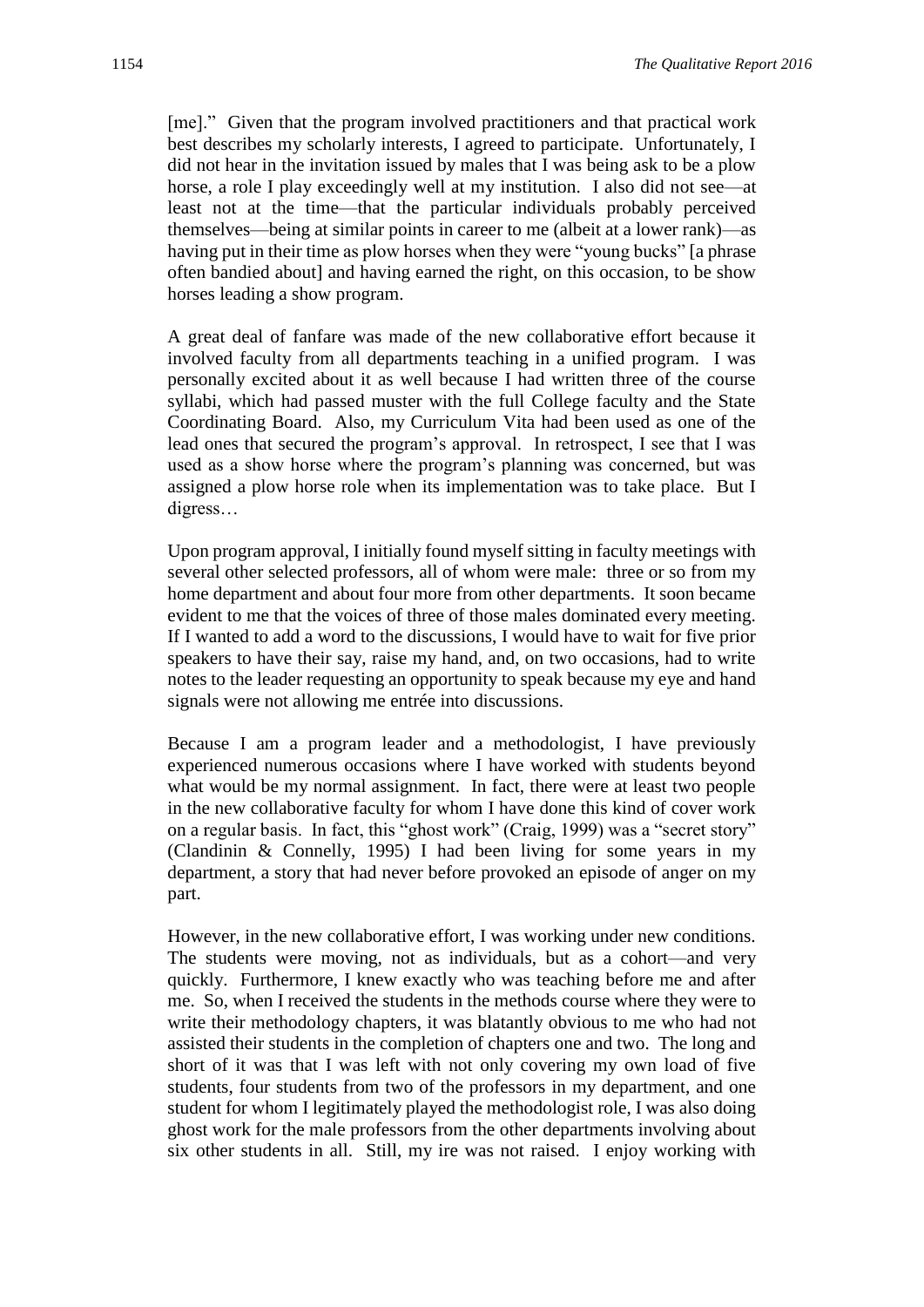students and derive a great deal of satisfaction in helping them thrive. Working with them is what sustains me.

The event that triggered my anger involved a minority female student who held a leadership position, who was raising two children as a single parent, and who was additionally supporting her nuclear family. I worked diligently with this student, helping her to write chapters 1-3 in a collapsed time frame. The student, in turn, submitted her paper to her advisor and he agreed that she was ready to defend. What I did not know was that the student's advisor was highly critical of the work and that he would stop her at the end of every sentence during her oral presentation. Needless to say, the focus on the student and her progress was totally lost. All eyes were on the advisor, who had grabbed front and center stage as a show horse. Meanwhile, I was simmering, but not boiling. However, when I noted that the young woman was on the verge of tears, I knew that some action needed to be taken and that I was the senior faculty member in the room and the only female. Also, the fact that this would be appropriate was supported by the third committee member who had already sent the "looney-tunes" hand signal my way, supported by a handwritten note where he said that the advisor should have shared his criticisms with the student before the defense took place. So I quietly interjected in the defense conversation: "These matters should have been dealt with before this formal meeting."

Soon the defense ended and I thought the situation had been dealt with. The student stepped out of the room and the three of us were left to come to a decision. However, once the door closed, the advisor who had not served the student well turned on me and proceeded to tell me that he could not begin to tell me how angry he was with me. And I retorted: "You have no idea how angry I am with you…" And so the feud began… As I look back on it, I, as a plow horse, had called a show horse on his bluff.

In this story, the author describes experiences of power conflicts, recognition of quality and commitment to her practice, gender subjugation, a clashing of and oppositions to her professional values, and awareness regarding her sense of authority within the institutional milieu amongst various members of different rankings. This historical story describes how over time, emotional tensions built up with respect to perceived injustices against marginalized members (i.e., students and herself), committed freely by those assigned more power within the system. A saturation point of accumulated emotional pressures resulted in a "bloodletting" when she took direct advocacy action for the student. Moments of agency and identity are often incited from altruistic positions where we attempt to impact conditions *beyond* ourselves, by *stomping in the sand* for values and for others who are situationally disenfranchised.

#### **Building Castles**

*Building Castles* embodies how one generates collegial connections, cohorts and networks, as well as the construction of one's own space within academia (i.e., course or program creation, research agenda and articles, and service role selection); thereby, this metaphor represents the constructive and functional process of identity formation and epitomizes application of *Play*ful thoughts into actions within the academic *Sandbox*. *Castles*  are considered academic creations of individuals (such as articles or course designs), although they can be considered relational or collaborative products with other academics. Frequently,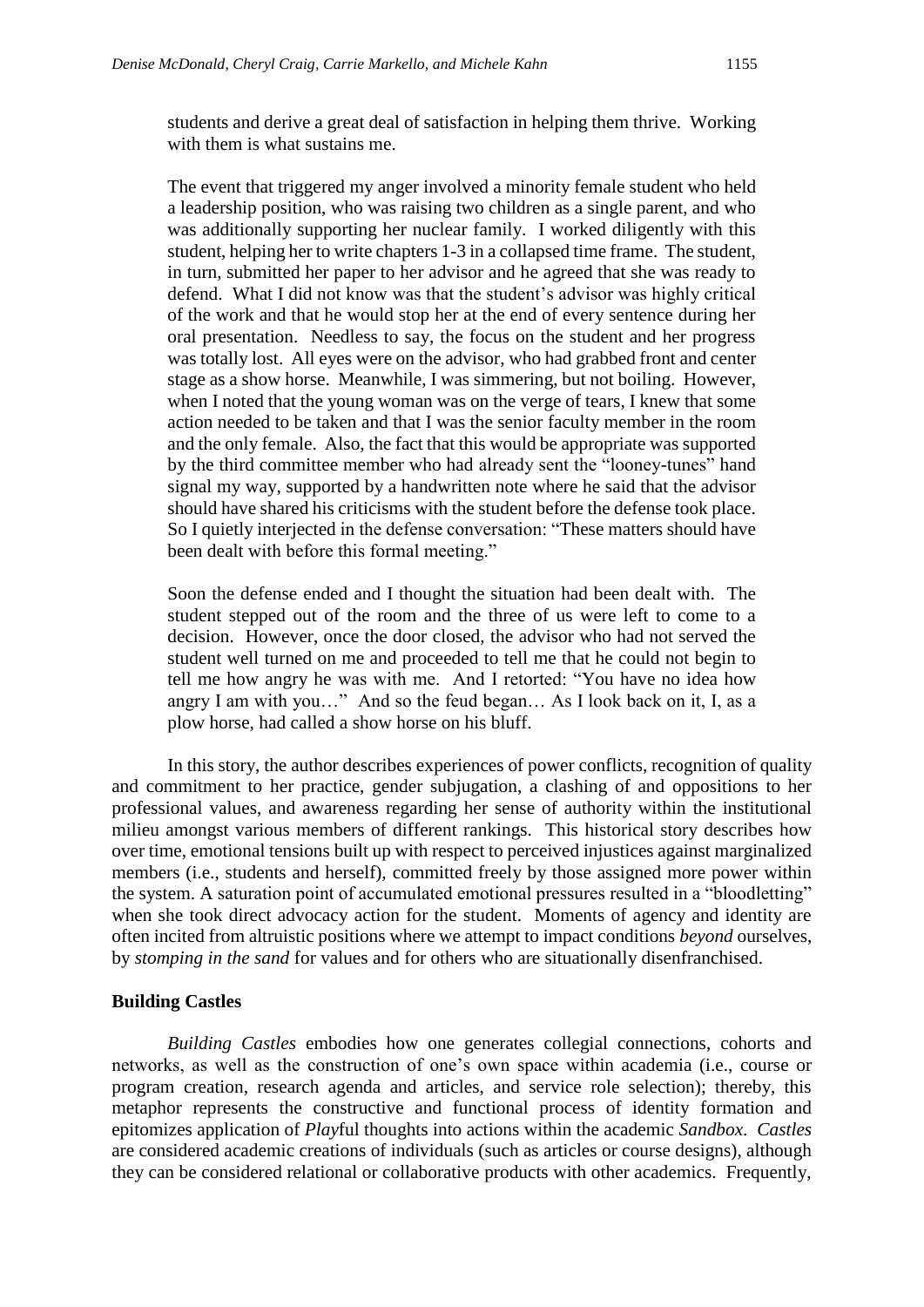they are unique professional products which are displayed with pride and closely protected against potential assailants as well as relational supports used to further academic pursuits.

The following experience captures how one author builds their own relational *Castles*, one with colleagues and the other with students.

For me, networking and generating professional identity takes more than one form. One important structure is created through my participation with colleagues in Faculty Academy and another is through building my student relationships through my teaching. Each involves constructing and participating, yet not necessarily in the same way. As I actively build these structures, I am creating my academic identity rather than succumbing to the fears that somehow I'm not worthy to participate. My struggle with the development of my academic identity has to do with my manufacturing of personal prisons or negative self-perceptions about my capabilities in academia. These perceptions were generated in part by my late entrance into academia as an older, inexperienced visiting assistant professor. Since my entry, I have experienced feelings of confusion, anxiety, and insecurity. I grapple with trying to figure out how to fit in, do a good job, and try my best to make sense of the visible and hidden agendas and expectations. Fortunately, the Faculty Academy, has provided a foundation that stabilized my fears and insecurities. While Faculty Academy forms a solid foundation, my teaching experiences have become an important framework for my academic identity formation.

Faculty Academy was a part of my life as a community partner member, while pursuing my doctorate, and now in my work as a Visiting Assistant professor. The group nurtures and sustains me as scholar. The meetings, discussions, collaborative writing, and group presentations were and continue to be invitations for collegial and scholarly interactions and has helped me understand complex and confusing structures found in academia. From the beginning, intense discussions of power and control within departments surfaced periodically. At times, I wondered if academia was the right place for me. While stories of being overlooked or oppressed because of gender or position frightened me, stories shared encouraged a sense of connection among members and helped to lay bare the cover stories. Hearing and sharing stories helped my insecure outlook transform and made my academic life fuller. Through sharing of stories, I learned how some of the concerns, fears and doubts did not solely belong to me; there is great comfort knowing anxieties are shared.

My position as a visiting assistant professor rather than working in a tenure track position has also caused apprehension. As a visiting assistant professor, I'm not expected to do research; instead I am required to focus on teaching and service. The expectations for a visiting assistant are different and sometimes unclear. Faculty Academy colleagues provide support and encouragement for both individual and collaborations to join in and participate in doing the scholarly work. In spite of official job descriptions, tenure track and visiting professors work together and support each other on individual projects and successes, as well as listen to and offer advice for working through problems. My participation with Faculty Academy is an integral part of my identity as a scholar as I am encouraged to participate in research and writing.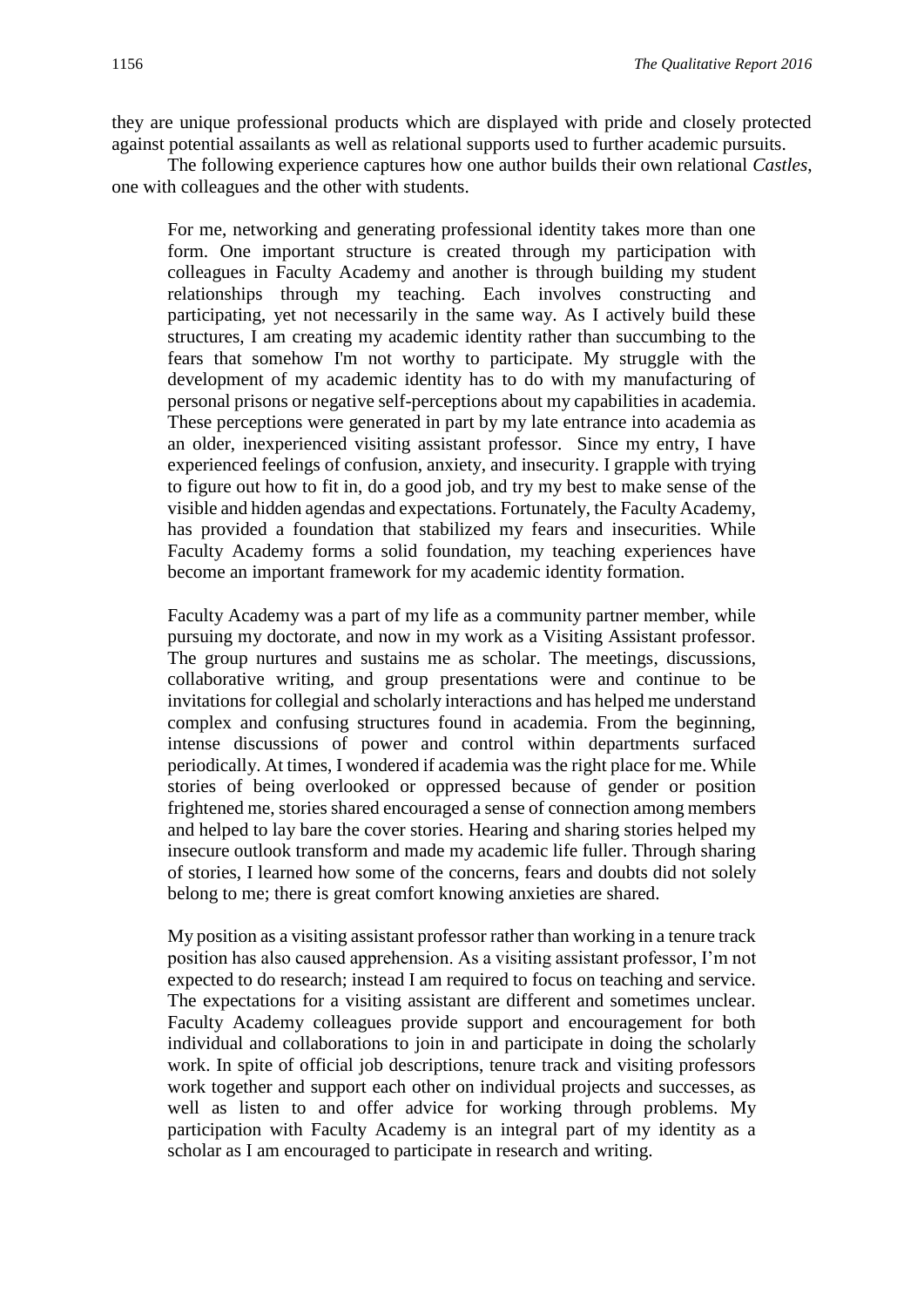As a professor, I am interested in knowing my students, enjoy reflecting on my teaching, and take pleasure in the challenge to figure out how to best create an engaging and meaningful learning environment. While I consider myself conscientious about my teaching, one particular semester brought on additional challenges. Extremely stressed throughout the semester because of my mother's illness and subsequent death, I found myself unsure of how to deal with the demands of teaching and my family's needs. I decided I would tell my students about my difficulties. Throughout the semester, I provided brief updates about my situation and how it might affect my performance as their professor. Many times, I questioned whether or not I could make it through the semester. My students amazed me by their hugs, kind words of comfort, and overall understanding. Students I least expected would make a special effort to let me know of their support through an email, a quote, or a story of a family member they had lost. At times, I felt like my students were my extended family. Relationships had been built and served as support in this trying time.

I realized, in spite of my constant worry for my mother and then experiencing the loss of a loved one in the middle of the semester, I also cared deeply about my students' learning. Even though I felt compromised as a professor, I did not want my students' learning to suffer because of my personal hardships. I know there are things I could have planned and taught better, but a recent conversation with some of my pre-service generalist students made me realize something. Just before class was to begin, a student asked if I would be teaching a "higher level" art education course that she could take. I explained that while I agreed it would be great to have an additional semester to explore art education for the elementary classroom in greater depth that unfortunately, no such course existed. My heart skipped a beat when I heard the request. The students in this particular class are required to take an art education class and at the beginning of the semester many wonder why they needed an art class in their pursuit of an elementary education degree. Then another student, commented, "This is a fun class. I have learned so much in this class. I have learned things about art and I have learned things about teaching. I can use what I have learned in my other classes." I was thrilled by the comments. In spite of a hard semester, the conversation suggested that my students were excited about their learning. They valued what they had learned, desired to learn more, and could see ways to apply their learning outside of class. The conversation was an important moment in the affirmation of my academic identity. I will continue to build student relationships. They sustained and supported me through a tough time.

Ongoing Faculty Academy membership and my recent teaching experiences have fostered construction of new understandings of my academic identity. These experiences are integral to my development, allowing me to better sift through the perceptions of problems, fears and insecurities and the real ones. The building of collegial and student relationships encouraged my productivity in spite of personal loss. The relationships and networking that have been built are still under construction and continue to grow.

We all experience moments of doubt and question our worthiness within sociallyconstructed professional positions. In this story, challenges and concerns core to the author's experiences sparked reflection and awareness, as well as constructive and enterprising actions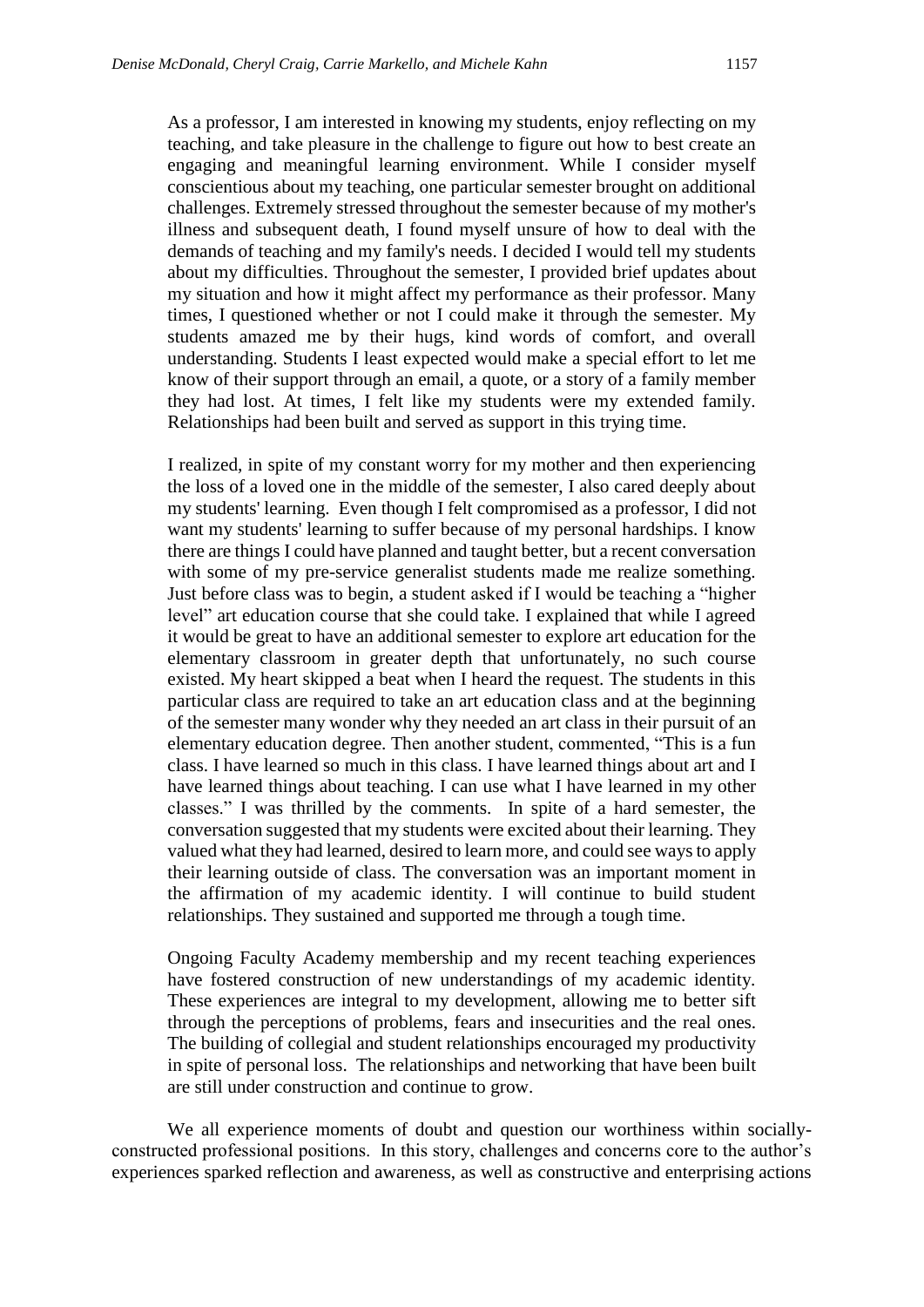taken to build her scholarly identity within an institutional setting that had "*a priori-tized*" her status. Two specific actions helped to dissuade her alienated feelings of scholarship. First, she gained social affirmation and acknowledgment of her scholarly identity through the sharing of her stories in Faculty Academy meetings (as a participatory sense-making process and experience). Second, she discovered her actions as a relational pedagogue yielded unexpected support from and identity building interactions with her students. The socio-cultural environment created in her practice (her own *Sand Castle*) stimulated personal and professional connections with her students which contributed to her perceptions of scholarly identity.

#### **Rebuffing Backyard Bullies**

Lastly, *Rebuffing Backyard Bullies* symbolizes actions taken to counter confrontations, oppositions, and disputes with those perceived as oppressive saboteurs who deliberately or indiscriminately "kick down your sand castle" of scholarly identity. *Rebuffing Backyard Bullies* can involve use of *Play* (through creative thinking of alternative solutions or negotiations with *Bullies*), *Tantrums* (affirmative declarations or actions of authority within the *Sandbox*), and *Building Castles* (displays of proficiency and worth in an academic environment, through excellence in teaching, research, writing, and service). All of these actions support the production of scholarly identity in academia.

This story describes one author's experience of how "the more things change, the more they stay the same" throughout various academic assignments and how the embedded ranking system inherently generates bullies.

Once, when I was teaching as a "visiting assistant professor," I was asked by a grant director to attend a planning meeting. I arrived, and there were four participants total. After some discussion of the project, one participant made what sounded to me to be a reasonable proposal, to which I responded favorably. That participant soon left, ostensibly because of teaching requirements. I thought the discussion would continue, but soon one of the remaining participants stood up, began pacing and waving his arms. Suddenly it occurred to me that he disagreed with the earlier proposal, and was resentful and furious toward me for agreeing and supporting it, and perhaps even for speaking. I was so surprised.

After I realized the extent of his angst, I dropped by his office to apologize. I was received coolly, which again surprised me. Apparently he felt that the hierarchy of academia placed a great gulf between us, and that I had overstepped my station. Once I had realized that and made an appropriate acknowledgement of it, I was surprised again that he held onto his displeasure. If he truly believes that my "rank" was too low to be considered in the discussion, it seems that it would not be worth his time to stay annoyed at me. I certainly meant no disrespect; I only came to that meeting because I had been invited by a stakeholder in the grant. I had been invited to be there; I naively thought we were ALL there to examine ideas. While I was admittedly much "lower" in the hierarchy, I now realize that I was probably also the recipient of some displaced anger.

I think that was one of my first introductions to the attitudes of hierarchy in higher education. The angry member remained mildly civil to me, as long as I didn't participate in discussion in his presence. It seemed baffling and very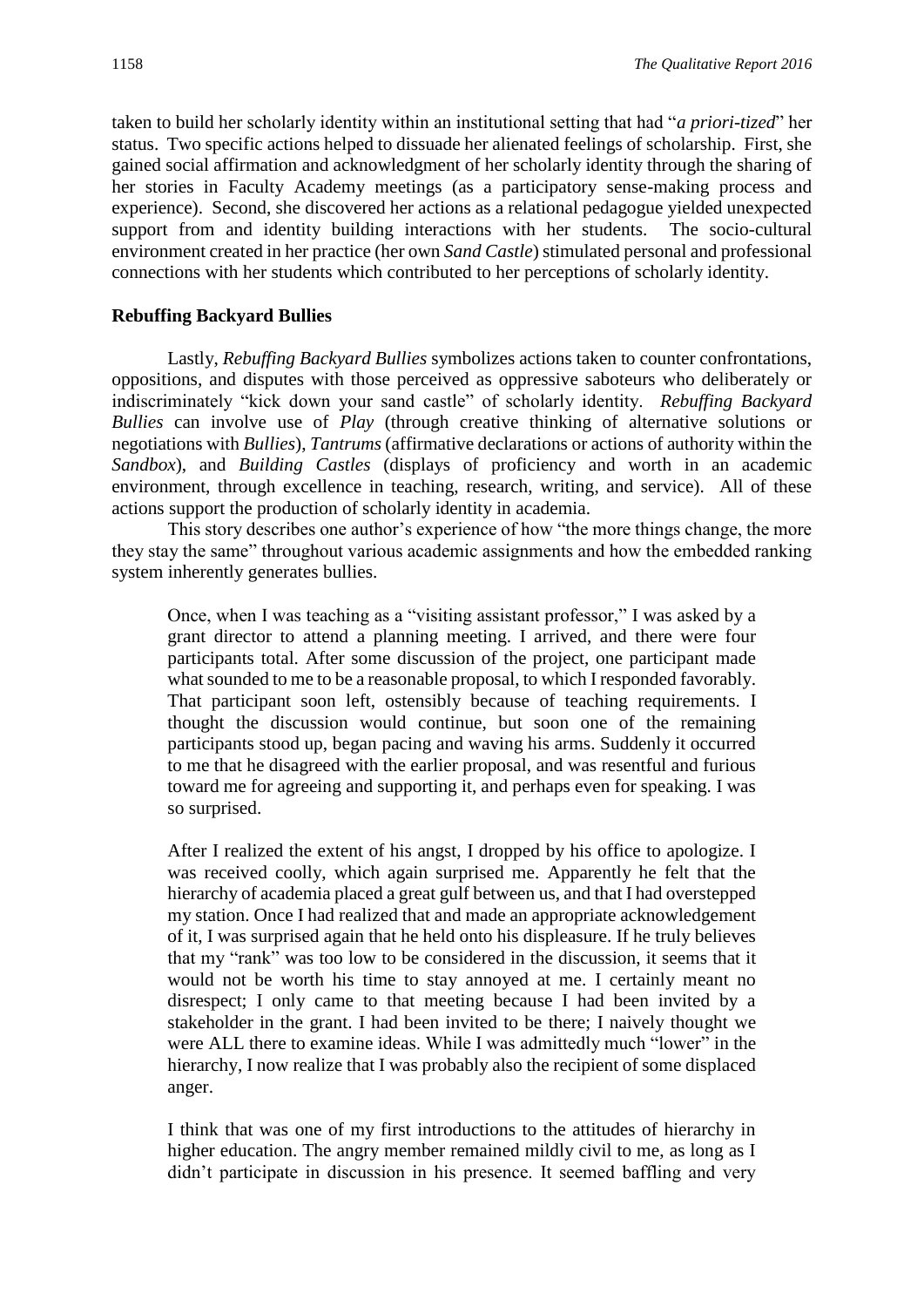uncomfortable. Although that individual was occasionally at odds with others in the academe, the discriminatory attitude towards me as a much-too-junior (untenured) participant was just as real.

But the emergence of that anger started me on an introspective look at the nature of the hierarchy in higher education. I have always felt it frustrating to be pigeon-holed and thereby excluded only on that criterion. I was aware that, while I did lack the years in the academe, I nonetheless had rich and varied experience in and around the field of education. I had contributions, but one must be in the "club" for them to be received. Ultimately, I opted to take the opportunity of a tenure-track position in order to move forward.

I was listening to a podcast recently, and the speaker said that probably the number one fear among us all is the fear of being insignificant. I've spent some time thinking about this in relation to the tenure track world. This is probably the root of the senior professor's anger – it seems that "recognition" reigns supreme, and that somehow, recognition and respect are nearly synonymous in this world. I am learning to look for signs of this. I quickly perceived, in my new tenure track position, that now there are entirely new sets of qualifiers in the institutional hierarchy.

There are a few more opportunities, and much more accessible information. I've realized, however, that the attitude of the previous professor described can be found again as easily, in others, and that being tenure-track is not going to make me immune. Although I am now "in the club," I am a new member. There will still be individuals who guard their perceived positions by the exclusion (even if only inferred) of others. I am seeing that "the more things change, the more they stay the same." Another reality to face is that because I have already had several careers (which I continue to view as an asset) I will never accumulate the number of years in higher education as have people who started this path at younger ages. That divide will remain always.

Hierarchy within institutions often generates oppressive acts because those in power are granted license to call the shots. In academia, there is a built-in tenure ladder that perpetuates the hierarchical power status of individuals within the institutional environment. We know this; we are part of it. But, within socially and normatively set structures, there are ways to interact that involve inclusiveness of diverse voices and perspectives. We attempt to craft this type of interactive, intersubjective, sharing of experiences environment in Faculty Academy. Unfortunately, institutional academic bullies who have drank the Kool-Aid of power, continue to *kick sand* in our faces. Our goal and actions are to continue to develop outmaneuvering tactics that shield us from unnecessary nuisances.

#### **Discussion**

Some scholars claim that professional identity is shaped in relationships with others (Archer, 2008; Schultz & Ravitch, 2013). Those relationships run a continuum from supportive colleagues who share one's ideals to calculating saboteurs who seek to retain existing power within a structured environment. Our identities are shaped by how we navigate through interactions with all players in the Academic Sandbox.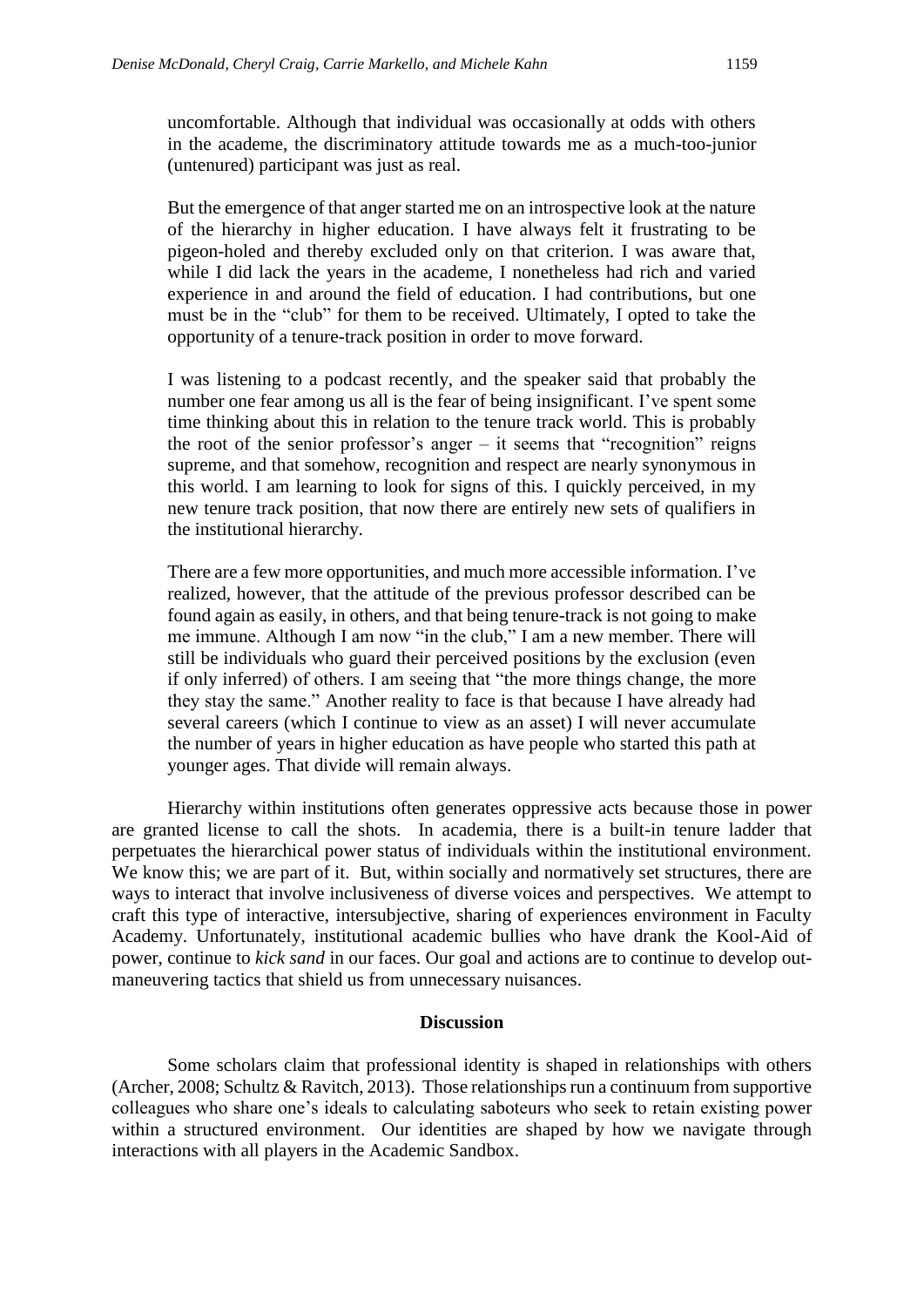In summary, our own scholarly identity development and formation involves actions that are creative (*Play*), assertive (*Tantrum*s), constructive (*Building Castles*) and defensive (*Rebuffing Backward Bullies*) in shaping scholarly identity. Authors have highlighted each identified construct through their own illustrative "storied experiences" with discussion of personal and professional meaning derived from these stories. On a personal level, we can claim that the act of writing, sharing, and examining our stories has been impactful to our professional identities. We hope our stories resound to a larger professional audience and invite others to build their own castles of academic identity.

#### **References**

- Archer, L. (2008). Younger academics' constructions of 'authenticity', 'success' and professional identity. *Studies in Higher Education*, *33*(4), 385–403.
- Archer, M. S. (2003). *Structure, agency and the internal conversation*. Cambridge, UK: Cambridge University Press.
- Berg, B. (2009). *Qualitative research methods for the social sciences* (7<sup>th</sup> ed.). Boston, MA: Allyn & Bacon.
- Billett, S. (2010). Lifelong learning and self: Work, subjectivity and learning. *Studies in Continuing Education, 32*(1), 1-16.
- Bucholtz, M., & Hall, K. (2005). Identity and interaction: A sociocultural linguistic approach. *Discourse Studies, 7*(4-5), 585-614.
- Clandinin, D. J. (1986). *Classroom practice: Teacher images in action*. Philadelphia, PA: The Falmer Press.
- Clandinin, D. J., & Connelly, F. M. (1995). *Teachers' professional knowledge landscapes.* New York, NY: Teachers College Press.
- Clandinin, D. J., & Connelly, F. M. (2000). *Narrative inquiry: Experience and story in qualitative research*. San Francisco, CA: Jossey-Bass.
- Clandinin, D. J., & Huber, J. (2002). Narrative inquiry: Toward understanding life's artistry. *Curriculum Inquiry*, *32*(2), 161-169.
- Connelly, F. M., & Clandinin, D. J. (1985). Personal practical knowledge and the modes of knowing: Relevance for teaching and learning. In E. Eisner (Ed.), *Learning and teaching ways of knowing: The eighty-fourth yearbook of the National Society for the Study of Education* (pp. 174-198). Chicago, IL: University of Chicago Press.
- Connelly, F. M., & Clandinin, D. J. (1990). Stories of experience and narrative inquiry. *Educational Researcher*, *19*(5), 2-14.
- Connelly, F. M., & Clandinin, D. J. (2005). Narrative inquiry. In J. Green, G. Camilli, & P. Elmore (Eds.), *Handbook of complementary methods in educational research* (pp. 477- 489). Washington, DC: American Educational Research Association.
- Craig, C. (1995). Safe places in the professional knowledge landscape: Knowledge communities. In D. J. Clandinin & F. M. Connelly (Eds.), *Teachers' Professional Knowledge Landscapes* (pp. 137-141), New York, NY: Teachers College Press.
- Craig, C. (1999). Parallel stories: A way of contextualizing teacher knowledge. *Teaching and Teacher Education, 15*(4), 397-411.
- Craig, C. (2001). The relationship between and among teacher narrative knowledge, communities of knowing, and school reform: A case of "the monkey's paw". *Curriculum Inquiry, 31*(3), 303-331.
- Craig, C. (2005). The epistemic role of novel metaphors in teachers' knowledge constructions of school reform. *Teachers & Teaching: Theory & Practice*, *11*(2), 195-208.
- Craig, C. (2012). "Butterfly under a pin": An emergent teacher image amid mandated curriculum reform. *Journal of Educational Research, 105*(2), 90-101*.*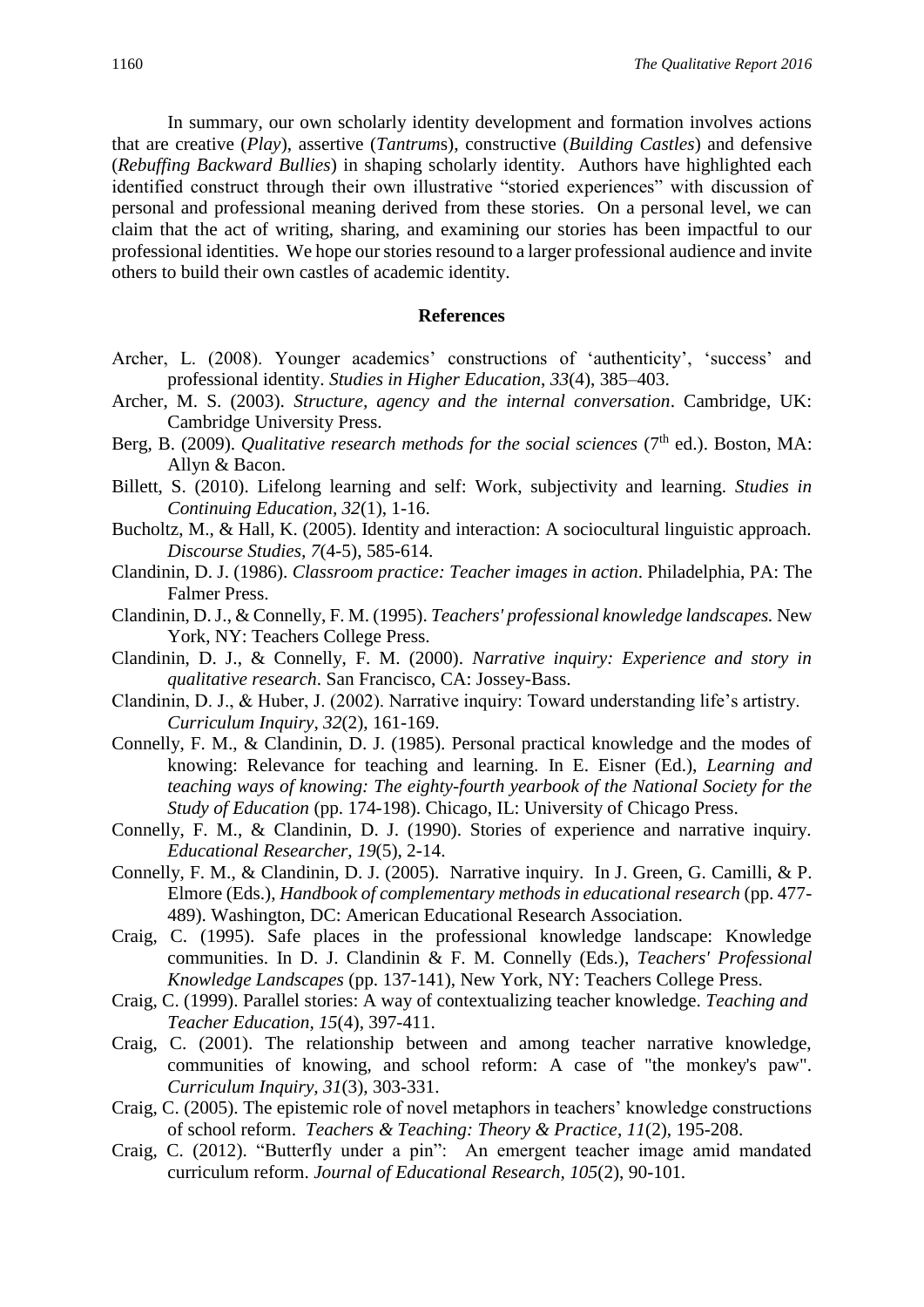- De Jaegher, H., & Di Paolo, E. (2007). Participatory sense-making. *Phenomenology and the Cognitive Sciences, 6*(4), 485-507.
- De Jaegher, H., & Froese, T. (2009). On the role of social interaction in individual agency. *Adaptive Behavior, 17*(5), 444-460.
- Dewey, J. (1934). *Art as experience*. New York, NY: The Berkley Publishing Group.
- Dewey, J. (1938). *Education and experience.* New York, NY: Collier Books.
- Dewey, J. (1910 /1997). *How we think*. Mineola, NY: Dover Publications.
- Dewey, J., & Bentley, A. F. (1949). *Knowing and the known*. Boston, MA: The Beacon Press.
- Eisner, E. (1993). Forms of understanding and the future of educational research. *Educational Researcher*, *22*(7), 5-11.
- Eisner, E., & Powell, K. (2002). Art in science? *Curriculum Inquiry*, *32*(2), 131-159.
- Erikson, E. H. (1994). *Identity and the life cycle.* New York, NY: Norton.
- Georgakopoulou, A. (2006). Thinking big with small stories in narrative and identity analysis. *Narrative Inquiry, 16*(1), 122-130.
- Harris, P. L. (2007). Hard work for the imagination. In A. Gönçü & S. Haskins (Eds.) *Play and development: Evolutionary, sociocultural and functional perspectives* (pp. 205-226). Mahwah, NJ: Erlbaum.
- Kligyte, G. (2011). Transformation narratives in academic practice*. International Journal for Academic Development*, *16*(3), 201-213.
- Lakoff, G., & Johnson, M. (1980). *Metaphors we live by*. Chicago, IL: The University of Chicago Press.
- Marcia, J. E. (2002). Identity and psychosocial development in adulthood. *Identity: An International Journal of Theory and Research, 2*(1), 7-28.
- McAdams, D. (2001). The psychology of life stories. *Review of General Psychology, 5*, 100- 122.
- McGann, M. (2014). Situated agency: The normative medium of human action. *Synthesis Philosophica, 58*, 217-233.
- McLean, K. C., Pasupathi, M., & Pals, J. L. (2007). Selves creating stories creating selves: A process model of self- development. *Personality and Social Psychology Review*, *11*(3), 262-278.
- Olson, M. (1995). Knowing what counts: Sacred stories of teacher. *Teacher Education, 7*(1), 33-41.
- Olson, M. (2000). Linking personal and professional knowledge of teaching practice through narrative inquiry. *The Teacher Educator*, *35*(4), 109-127.
- Pellegrini, A. D. (2009). *The role of play in human development*. New York, NY: Oxford University Press.
- Polkinghorne, D. E. (1988). *Narrative knowing and the human sciences*. Albany, NY: State University Press.
- Sargent, A. G., & Scholssberg, N. K. (1988). Managing adult transition. *Training and Development Journal,* 58-60.
- Schön, D. A. (1983). *The reflective practitioner: How professionals think in action*. London, UK: Temple Smith.
- Schön, D. A. (1987). *Educating the reflective practitioner*: *Toward a new design for teaching and learning in the profession*. San Francisco, CA: Jossey-Bass.
- Schwab, J. (1954/1978). Enquiry and the reading process. In I. Westbury & N. Wilkof (Eds.), *Science, curriculum, and liberal education: Selected essays* (pp. 149-163). Chicago, IL: University of Chicago Press.
- Schwab, J. (1969). The practical: A language for curriculum. *School Review, 78,* 1-23.
- Schultz, K., & Ravitch, S. (2013). Narratives of learning to teach: Taking on professional identities. *Journal of Teacher Education, 64*(1), 35-46.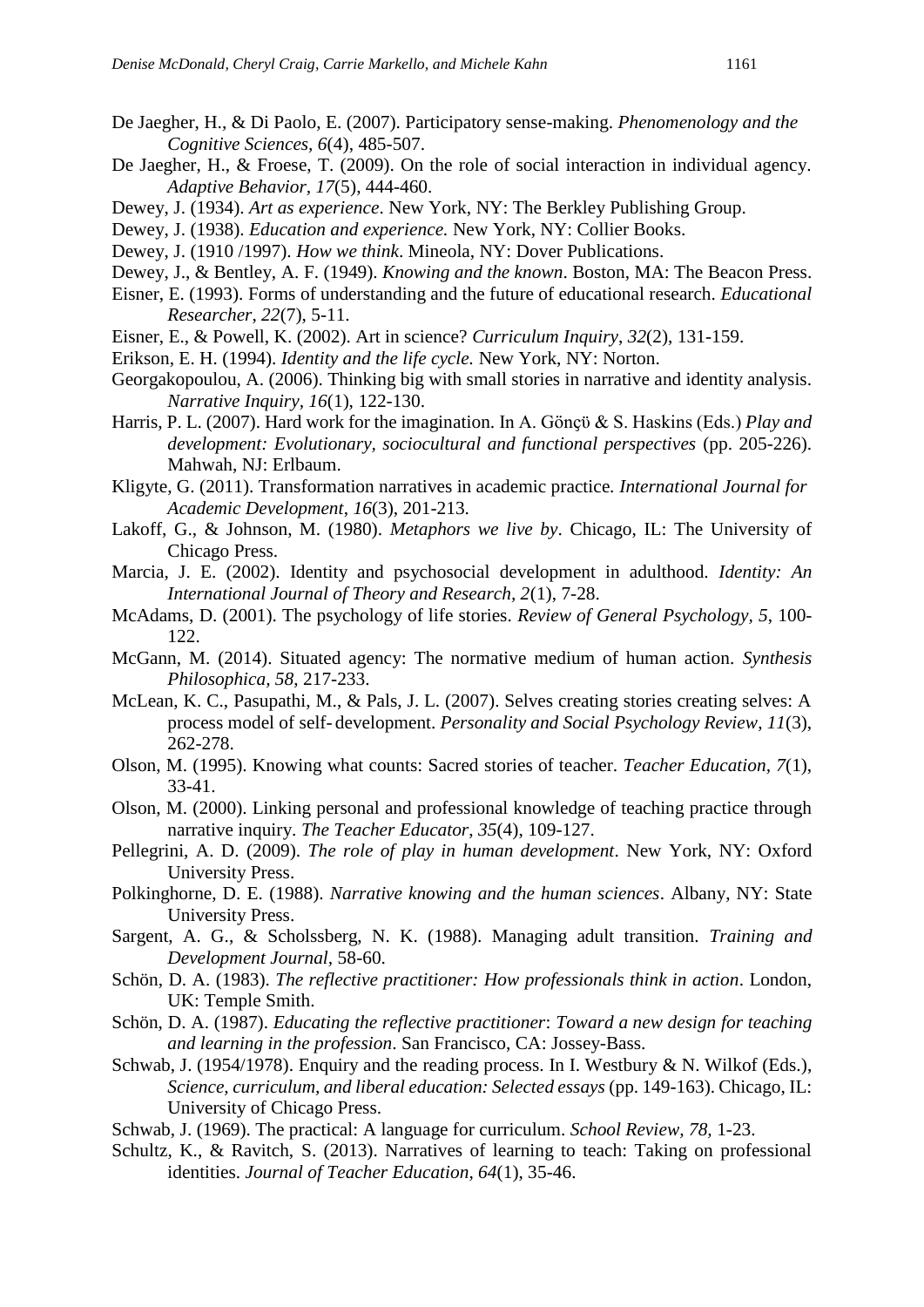Smith, B., & Sparkes, A. C. (2008). Contrasting perspectives on narrating selves and identities: An invitation to dialogue. *Qualitative Research*, *8*(1), 5-35.

Thorne, A. (2004). Putting the person into social identity. *Human Development, 47*, 361-365.

#### **Author Note**

Denise McDonald, EdD, is an Associate Professor and Program Coordinator of Teacher Education at the University of Houston – Clear Lake. She teaches pre-service and in-service teachers, as well as doctoral candidates, in courses on curriculum, instructional strategies, critical issues, professional development, and classroom management. She currently serves as chair or methodologist on dissertations of myriad topics, as reviewer for several journals, and as Program Chair for the American Educational Research Association (AERA) Special Interest Group (SIG) Portfolios and Reflection in Teaching and Teacher Education. Her qualitative research methods include narrative, self-study, and ethnography. Her research interests explore teacher identity formation, exemplary teaching practices, reflective and relational pedagogy. Correspondence regarding this article can be addressed directly to: [mcdonald@uhcl.edu.](mailto:mcdonald@uhcl.edu)

Cheryl J. Craig, PhD, is a Professor at the University of Houston where she coordinates the teaching and teacher education program. Her research interests are situated at the intersection where teaching and curriculum meet. She is an American Educational Research Association (AERA) Fellow and has received the Lifetime Achievement Award from AERA's Division B (Curriculum). She currently serves as the Executive Editor of *Teachers and Teaching: Theory and Practice* and is on the editorial review board of *Reflective Practice*. She is presently the Secretary of the International Study Association on Teachers and Teaching (ISATT). Correspondence regarding this article can also be addressed directly to: [ccraig@central.uh.edu.](mailto:ccraig@central.uh.edu)

Carrie Markello, EdD, is a Clinical Associate Professor at the University of Houston where she teaches art education classes to pre-service generalist teachers and art educators. She is an active member of the Houston art community and founding member of Grassroots: Art in Action, a nonprofit organization encouraging connections between artists and art educators. In addition to her teaching, Markello creates mixed media artworks and holds an extensive exhibition history. Markello's artmaking, teaching, and community involvement foster her research interests. Her primary interest is in artmaking as a way of knowing. Markello's research interests also include the professional identity development of pre-service and beginning art educators, and the teaching, community, and artistic practices of art educators. Correspondence regarding this article can also be addressed directly to: [cmarkell@central.uh.edu.](mailto:cmarkell@central.uh.edu)

Michele Kahn, PhD, is a former Spanish teacher and currently Associate Professor in the Studies in Language and Culture department at the University of Houston-Clear Lake where she teaches courses in intercultural education, language, and communication. She is a frequent presenter on a broad range of issues including gender, sexual orientation, and social justice. Her interests are presently focused on intercultural teacher education, specifically the mindbody connection in teacher beliefs and attitudes. In addition to serving as Vice-President of the International Association for Intercultural Education, she also serves an Associate Editor for the *Intercultural Education* journal. Correspondence regarding this article can also be addressed directly to: [KahnMM@uhcl.edu.](mailto:KahnMM@uhcl.edu)